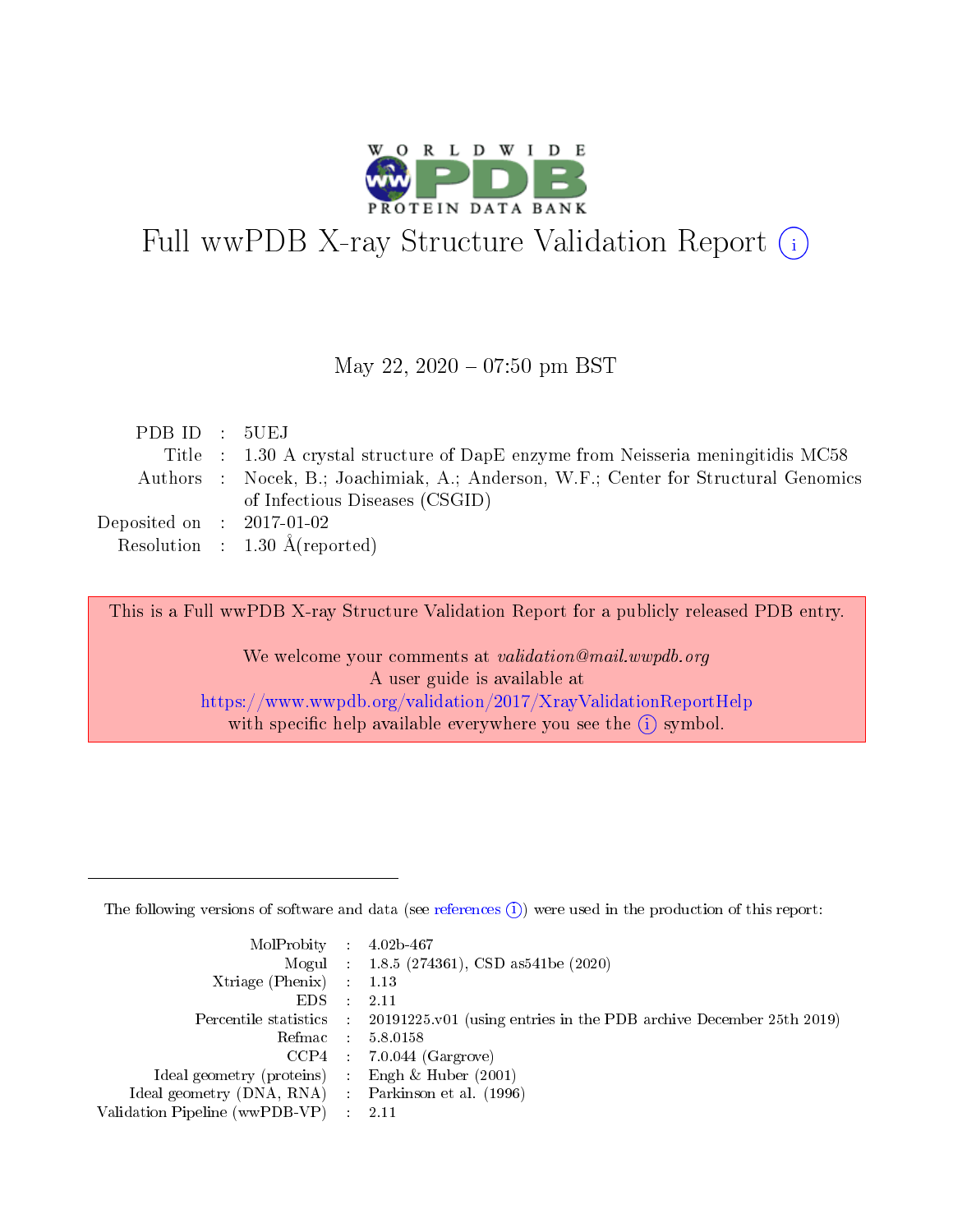## 1 [O](https://www.wwpdb.org/validation/2017/XrayValidationReportHelp#overall_quality)verall quality at a glance  $(i)$

The following experimental techniques were used to determine the structure: X-RAY DIFFRACTION

The reported resolution of this entry is 1.30 Å.

Percentile scores (ranging between 0-100) for global validation metrics of the entry are shown in the following graphic. The table shows the number of entries on which the scores are based.



| Metric                | Whole archive<br>$(\#\mathrm{Entries})$ | Similar resolution<br>$(\#\text{Entries},\,\text{resolution}\,\,\text{range}(\textup{\AA}))$ |
|-----------------------|-----------------------------------------|----------------------------------------------------------------------------------------------|
| $R_{free}$            | 130704                                  | $1058(1.30-1.30)$                                                                            |
| Clashscore            | 141614                                  | $1101(1.30-1.30)$                                                                            |
| Ramachandran outliers | 138981                                  | $\overline{1058 \ (1.30-1.30)}$                                                              |
| Sidechain outliers    | 138945                                  | $1058(1.30-1.30)$                                                                            |
| RSRZ outliers         | 127900                                  | $1029(1.30-1.30)$                                                                            |

The table below summarises the geometric issues observed across the polymeric chains and their fit to the electron density. The red, orange, yellow and green segments on the lower bar indicate the fraction of residues that contain outliers for  $>=3, 2, 1$  and 0 types of geometric quality criteria respectively. A grey segment represents the fraction of residues that are not modelled. The numeric value for each fraction is indicated below the corresponding segment, with a dot representing fractions  $\epsilon=5\%$  The upper red bar (where present) indicates the fraction of residues that have poor fit to the electron density. The numeric value is given above the bar.

| Mol | $Chain$ Length | Quality of chain |     |             |
|-----|----------------|------------------|-----|-------------|
|     | 384            | 82%              | 13% | $\bullet$ . |
|     | 28/            | 84%              | 11% |             |

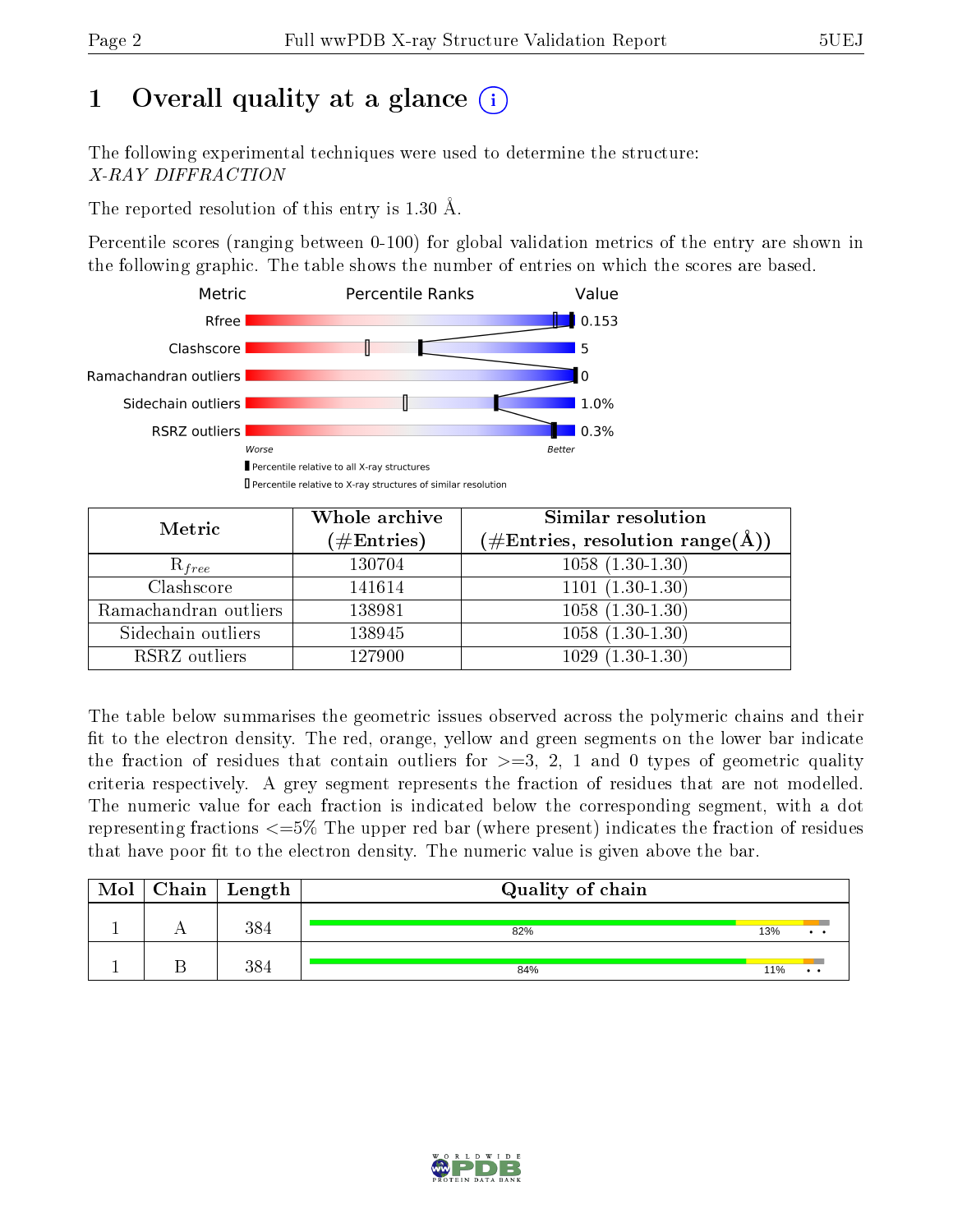## 2 Entry composition (i)

There are 4 unique types of molecules in this entry. The entry contains 7052 atoms, of which 0 are hydrogens and 0 are deuteriums.

In the tables below, the ZeroOcc column contains the number of atoms modelled with zero occupancy, the AltConf column contains the number of residues with at least one atom in alternate conformation and the Trace column contains the number of residues modelled with at most 2 atoms.

Molecule 1 is a protein called Succinyl-diaminopimelate desuccinylase.

| Mol | Chain   Residues | Atoms         |                                 |     |       | $\text{ZeroOcc}$   AltConf   Trace |  |     |  |
|-----|------------------|---------------|---------------------------------|-----|-------|------------------------------------|--|-----|--|
|     | 375              | Total<br>2933 | $\mathbf{C}$<br>1850 512        | - N | -560- | - 11                               |  | 1 ດ |  |
|     | 376              | Total<br>2961 | $C \quad N \quad O$<br>1872 511 |     | .567  | $-11$                              |  |     |  |

There are 6 discrepancies between the modelled and reference sequences:

| Chain | Residue | Modelled   | Actual | Comment        | Reference  |
|-------|---------|------------|--------|----------------|------------|
|       | - 2     | <b>SER</b> |        | expression tag | UNP Q9JYL2 |
|       | $-1$    | <b>ASN</b> |        | expression tag | UNP Q9JYL2 |
|       |         | ALA        |        | expression tag | UNP Q9JYL2 |
| B     | $-2$    | SER.       |        | expression tag | UNP Q9JYL2 |
| B     | -1      | <b>ASN</b> |        | expression tag | UNP Q9JYL2 |
|       |         | ALA        |        | expression tag | UNP Q9JYL2 |

• Molecule 2 is ZINC ION (three-letter code: ZN) (formula: Zn).

|  | Mol   Chain   Residues | Atoms    | $ZeroOcc$   AltConf |
|--|------------------------|----------|---------------------|
|  |                        | Total Zn |                     |
|  |                        | Total Zn |                     |

• Molecule 3 is SULFATE ION (three-letter code: SO4) (formula:  $O_4S$ ).

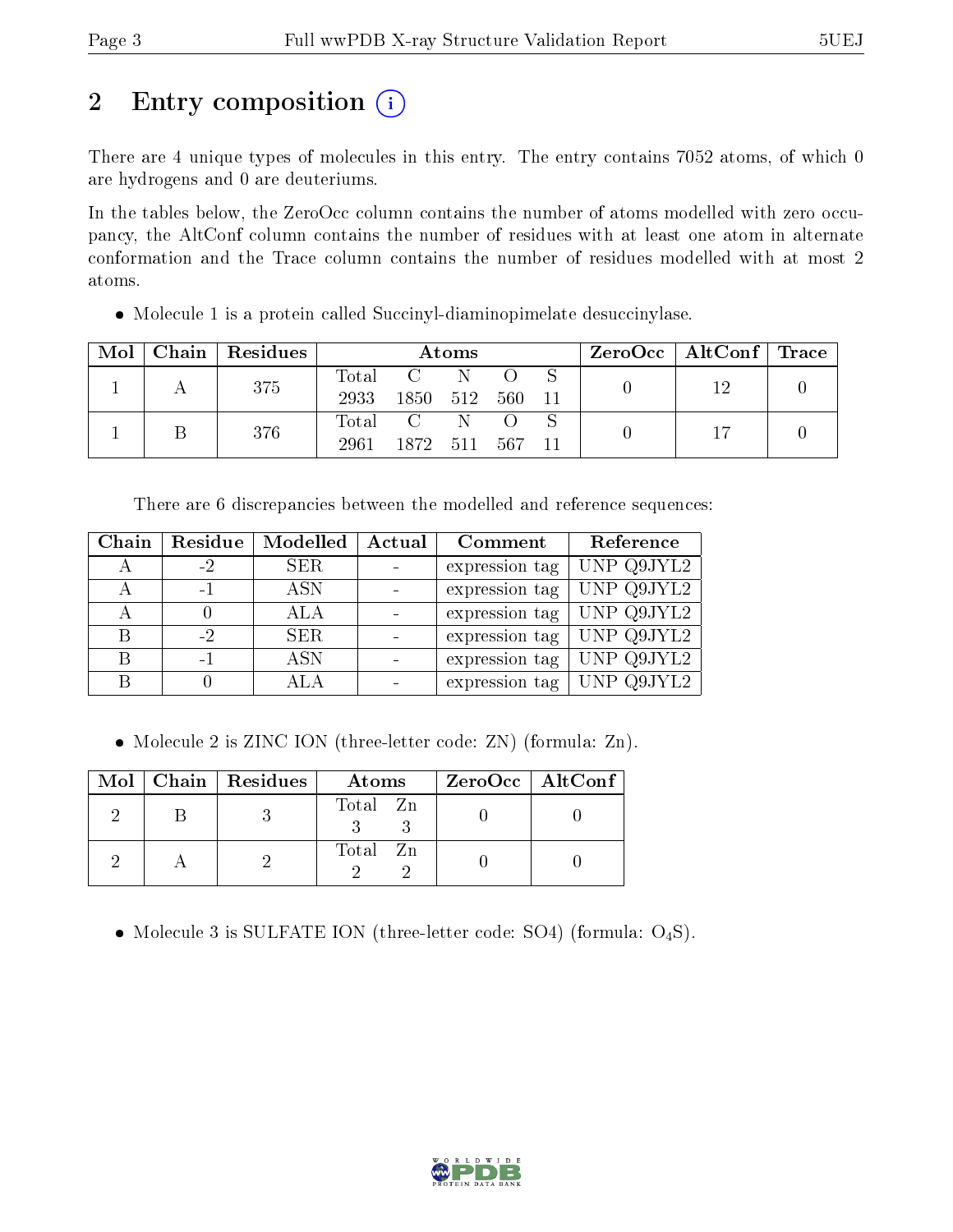

| Mol | Chain | Residues | Atoms                   | ZeroOcc   AltConf |  |
|-----|-------|----------|-------------------------|-------------------|--|
| 3   |       |          | S<br>Total<br>$\lambda$ |                   |  |
|     |       |          | 1<br>5<br>4             |                   |  |
| 3   | А     |          | Total<br>S              |                   |  |
|     |       |          | 5<br>4                  |                   |  |
| 3   | В     |          | Total<br>S<br>0         |                   |  |
|     |       |          | 5<br>4                  |                   |  |
| 3   | В     |          | Total<br>S              |                   |  |
|     |       |          | 5<br>4                  |                   |  |
| 3   | В     |          | S<br>Total              |                   |  |
|     |       |          | $\overline{\mathbf{d}}$ |                   |  |

Molecule 4 is water.

|  | Mol   Chain   Residues | Atoms               | ZeroOcc   AltConf |
|--|------------------------|---------------------|-------------------|
|  | 541                    | Total<br>541<br>541 |                   |
|  | 587                    | Total<br>587<br>587 |                   |

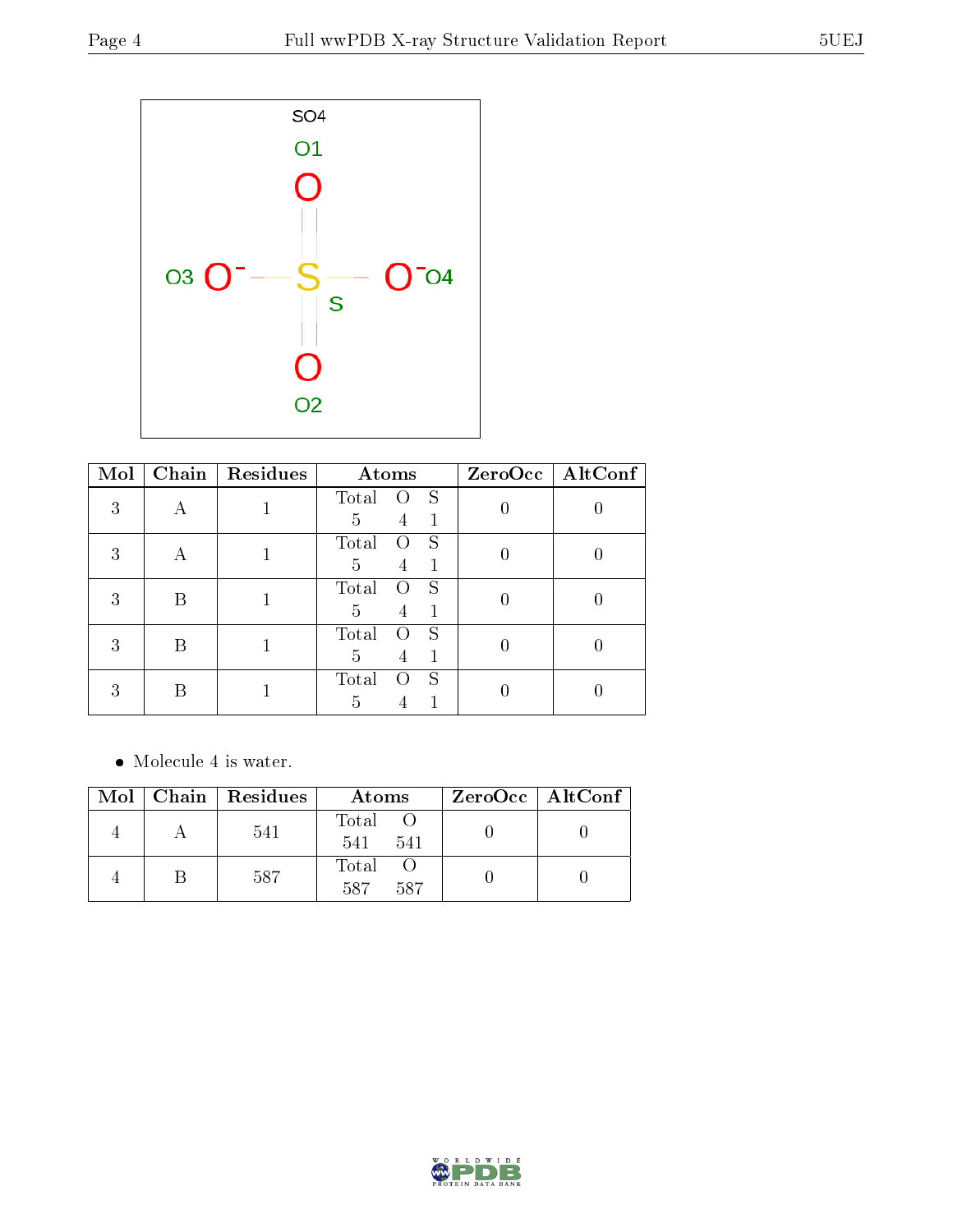## 3 Residue-property plots  $(i)$

These plots are drawn for all protein, RNA and DNA chains in the entry. The first graphic for a chain summarises the proportions of the various outlier classes displayed in the second graphic. The second graphic shows the sequence view annotated by issues in geometry and electron density. Residues are color-coded according to the number of geometric quality criteria for which they contain at least one outlier: green  $= 0$ , yellow  $= 1$ , orange  $= 2$  and red  $= 3$  or more. A red dot above a residue indicates a poor fit to the electron density (RSRZ  $> 2$ ). Stretches of 2 or more consecutive residues without any outlier are shown as a green connector. Residues present in the sample, but not in the model, are shown in grey.

Chain A: 82% 13% M102 I106 E114 R115 K119 D138 D148 K151 A152 R153 D154 D158 I161 D169 I175 មិនទីក្ E12  $\frac{22}{2}$ D25  $\frac{29}{2}$  $\frac{22}{2}$ K36  $\frac{1}{2}$  $\frac{8}{3}$ G67 H68  $\frac{1}{2}$ R90 D91 Y95  $\mathbf{e}$  $^{\circ}$  $\frac{1377}{1784}$ G224 K190 Q193  $\frac{218}{2}$ W221 N225 E226 N239  $\frac{61}{2}$ K255 R259 E263  $\frac{66}{2}$ K270 Q271  $\frac{272}{2}$ D285  $\frac{1286}{1}$  $\frac{80}{2}$ Q298  $R307$ E317  $\frac{18}{2}$ E319 L320 R330  $\frac{38}{2}$  $E_3$  $\frac{1342}{2}$ I349  $R_{\overline{57}}$ Y368 I371 GLY ASN ALA VAL • Molecule 1: Succinyl-diaminopimelate desuccinylase



Chain B: 84% 11% **•**<br>B1 D101 M102 I106 Q124 D154 D158 E164 R179 K190 Y198 Q218 ន្តន្ទីដ្ឋា<mark>ន ន</mark>  $\frac{21}{2}$  $\frac{15}{21}$ R16  $\overline{H}$  $\frac{22}{2}$  $\frac{23}{2}$  $\frac{24}{2}$ D25  $\frac{22}{2}$ H35 D48  $\frac{52}{1}$ R55 R56  $55$ H68 E78  $\frac{80}{2}$ R97 E219 E223  $5224$ N225  $\frac{26}{2}$ Y227 I235  $E_{51}$  $\frac{1252}{2}$ N253 V254 K255 E266 D278 K279 L286  $\frac{8}{2}$  $\frac{1}{20}$ V305 A306 R307 L342 N346 Y368 R374  $\frac{12}{12}$ GLY ASN ALA VAL

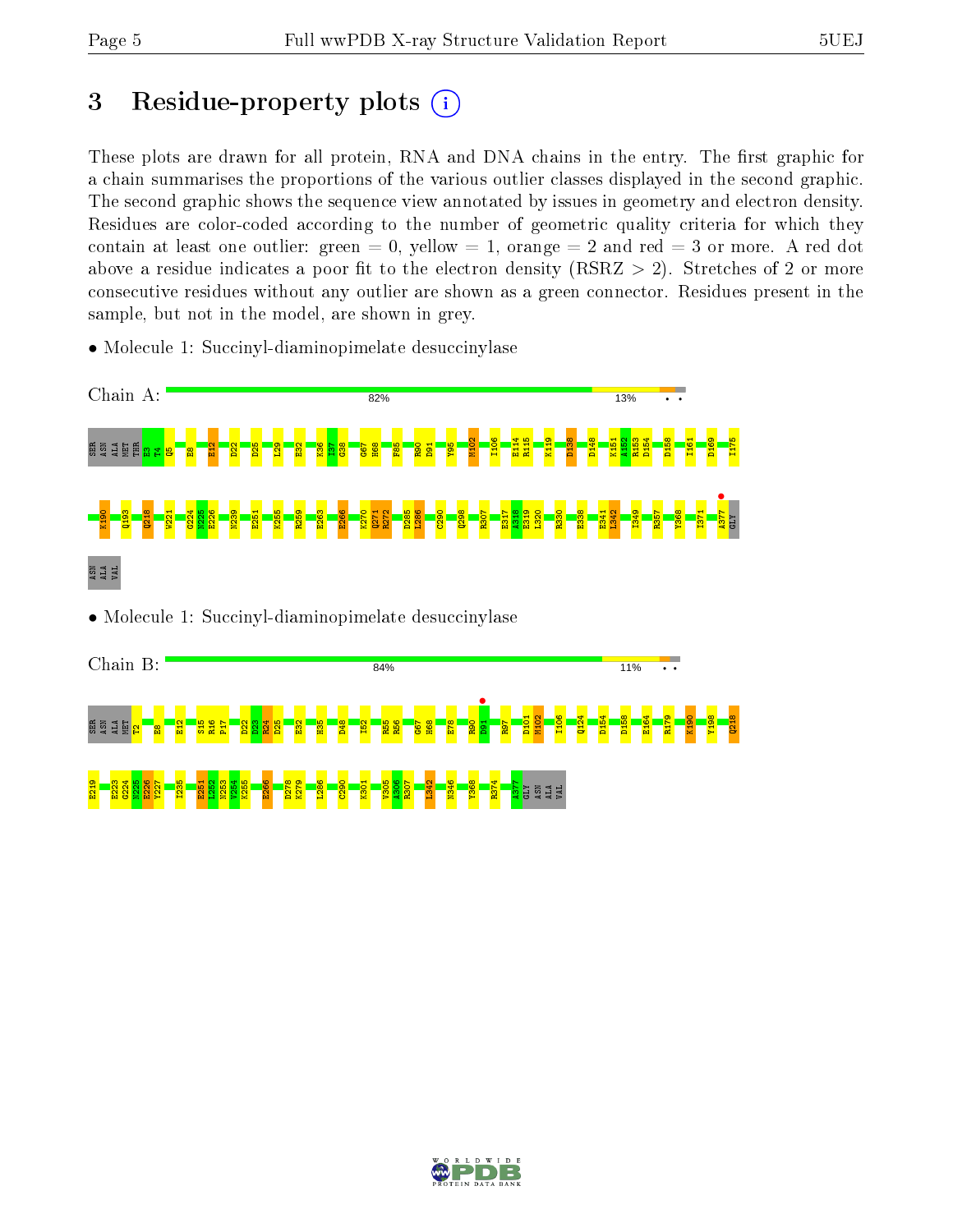## 4 Data and refinement statistics  $(i)$

| Property                                                                | Value                                            | Source         |
|-------------------------------------------------------------------------|--------------------------------------------------|----------------|
| Space group                                                             | P 21 21 21                                       | Depositor      |
| Cell constants                                                          | 88.64Å 133.40Å<br>74.77Å                         |                |
| a, b, c, $\alpha$ , $\beta$ , $\gamma$                                  | $90.00^{\circ}$ $90.00^{\circ}$<br>$90.00^\circ$ | Depositor      |
| Resolution $(A)$                                                        | $-1.30$<br>40.00                                 | Depositor      |
|                                                                         | $25.55 - 1.30$                                   | <b>EDS</b>     |
| % Data completeness                                                     | $95.2$ $(40.00-1.30)$                            | Depositor      |
| (in resolution range)                                                   | $85.4(25.55-1.30)$                               | <b>EDS</b>     |
| $R_{merge}$                                                             | 0.08                                             | Depositor      |
| $\mathbf{R}_{sym}$                                                      | (Not available)                                  | Depositor      |
| $\langle I/\sigma(I) \rangle^{-1}$                                      | $2.53$ (at $1.30\text{\AA}$ )                    | Xtriage        |
| Refinement program                                                      | REFMAC 5.8.0158                                  | Depositor      |
| $R, R_{free}$                                                           | $0.113$ ,<br>0.153                               | Depositor      |
|                                                                         | $0.113$ ,<br>0.153                               | DCC            |
| $R_{free}$ test set                                                     | $9439$ reflections $(5.08\%)$                    | wwPDB-VP       |
| Wilson B-factor $(\AA^2)$                                               | 13.6                                             | Xtriage        |
| Anisotropy                                                              | 0.082                                            | Xtriage        |
| Bulk solvent $k_{sol}(\mathrm{e}/\mathrm{A}^3),\,B_{sol}(\mathrm{A}^2)$ | $0.35$ , 45.7                                    | <b>EDS</b>     |
| L-test for $\mathrm{twinning}^2$                                        | $< L >$ = 0.49, $< L^2 >$ = 0.32                 | Xtriage        |
| Estimated twinning fraction                                             | No twinning to report.                           | <b>Xtriage</b> |
| $F_o, F_c$ correlation                                                  | 0.98                                             | <b>EDS</b>     |
| Total number of atoms                                                   | 7052                                             | wwPDB-VP       |
| Average B, all atoms $(A^2)$                                            | 20.0                                             | wwPDB-VP       |

Xtriage's analysis on translational NCS is as follows: The largest off-origin peak in the Patterson function is  $4.60\%$  of the height of the origin peak. No significant pseudotranslation is detected.

<sup>&</sup>lt;sup>2</sup>Theoretical values of  $\langle |L| \rangle$ ,  $\langle L^2 \rangle$  for acentric reflections are 0.5, 0.333 respectively for untwinned datasets, and 0.375, 0.2 for perfectly twinned datasets.



<span id="page-5-1"></span><span id="page-5-0"></span><sup>1</sup> Intensities estimated from amplitudes.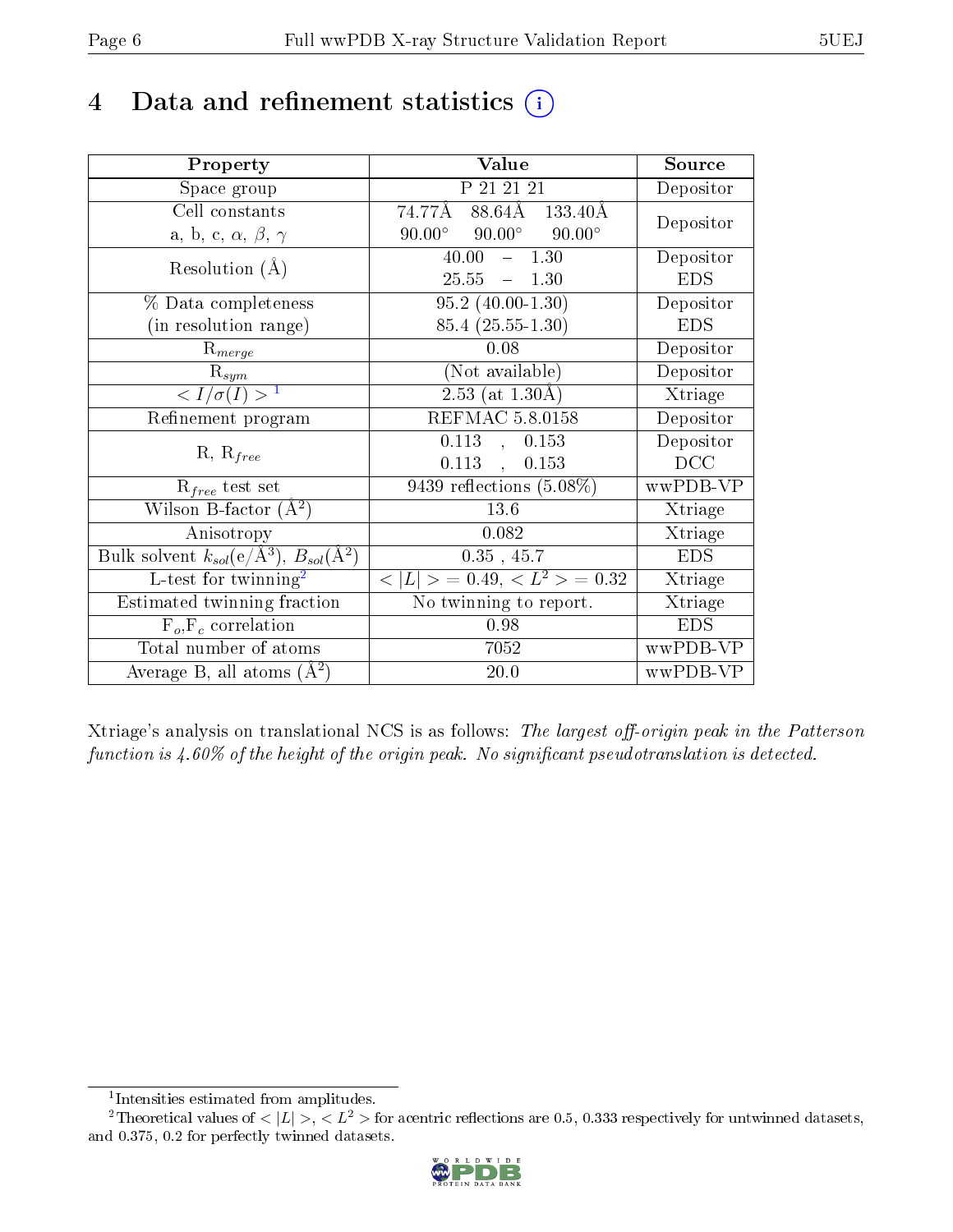## 5 Model quality  $(i)$

### 5.1 Standard geometry  $(i)$

Bond lengths and bond angles in the following residue types are not validated in this section: ZN, SO4

The Z score for a bond length (or angle) is the number of standard deviations the observed value is removed from the expected value. A bond length (or angle) with  $|Z| > 5$  is considered an outlier worth inspection. RMSZ is the root-mean-square of all Z scores of the bond lengths (or angles).

| Mol | Chain |      | Bond lengths     | Bond angles |                     |
|-----|-------|------|------------------|-------------|---------------------|
|     |       | RMSZ | # $ Z  > 5$      | RMSZ        | $\# Z  > 5$         |
|     | А     | 1.38 | $26/3020(0.9\%)$ | 1.34        | $31/4094$ $(0.8\%)$ |
|     |       | 1.48 | $29/3066(0.9\%)$ | 1.35        | $36/4161(0.9\%)$    |
| All | АH    | 1.44 | $55/6086(0.9\%)$ | 1.35        | $67/8255(0.8\%)$    |

Chiral center outliers are detected by calculating the chiral volume of a chiral center and verifying if the center is modelled as a planar moiety or with the opposite hand.A planarity outlier is detected by checking planarity of atoms in a peptide group, atoms in a mainchain group or atoms of a sidechain that are expected to be planar.

|  | $\mid$ Mol $\mid$ Chain $\mid$ #Chirality outliers $\mid$ #Planarity outliers $\mid$ |
|--|--------------------------------------------------------------------------------------|
|  |                                                                                      |

| Mol          | Chain | Res    | <b>Type</b>             | Atoms               | $\mathbf{Z}$ | Observed $(A)$ | Ideal(A) |
|--------------|-------|--------|-------------------------|---------------------|--------------|----------------|----------|
| 1            | B     | 223    | <b>GLU</b>              | $\overline{CD}-OE2$ | $-12.75$     | 1.11           | 1.25     |
| 1            | Β     | 251    | GLU                     | $CD-OE1$            | 12.51        | 1.39           | 1.25     |
| $\mathbf{1}$ | B     | 198    | <b>TYR</b>              | $CG$ - $CD1$        | $-12.14$     | 1.23           | 1.39     |
| $\mathbf{1}$ | B     | 226[A] | <b>GLU</b>              | $CD-OE2$            | 12.11        | 1.39           | 1.25     |
| 1            | B     | 226 B  | GLU                     | $CD-OE2$            | 12.11        | 1.39           | 1.25     |
| 1            | B     | 251    | GLU                     | $CG$ - $CD$         | 10.97        | 1.68           | 1.51     |
| 1            | А     | 263    | <b>GLU</b>              | $CD-OE2$            | $-10.51$     | 1.14           | 1.25     |
| 1            | А     | 377    | <b>ALA</b>              | $CA-CB$             | 9.92         | 1.73           | 1.52     |
| 1            | B     | 198    | <b>TYR</b>              | $CE1-CZ$            | $-9.33$      | 1.26           | 1.38     |
| 1            | А     | 251    | <b>GLU</b>              | $CG$ - $CD$         | 8.88         | 1.65           | 1.51     |
| 1            | А     | 255    | <b>LYS</b>              | $CE-NZ$             | $-8.57$      | 1.27           | 1.49     |
| $\mathbf{1}$ | B     | 8      | GLU                     | $CD-OE2$            | 8.32         | 1.34           | 1.25     |
| $\mathbf{1}$ | B     | 48     | $\overline{\text{ASP}}$ | $CB-CG$             | 8.14         | 1.68           | 1.51     |
| 1            | А     | 218    | <b>GLN</b>              | $CD-NE2$            | 8.04         | 1.52           | 1.32     |
| 1            | А     | 330    | $\rm{ARG}$              | $CZ-NH2$            | $-7.94$      | 1.22           | 1.33     |
| $\mathbf 1$  | А     | 12     | $\operatorname{GLU}$    | $CG$ - $CD$         | 7.34         | 1.62           | 1.51     |

All (55) bond length outliers are listed below:

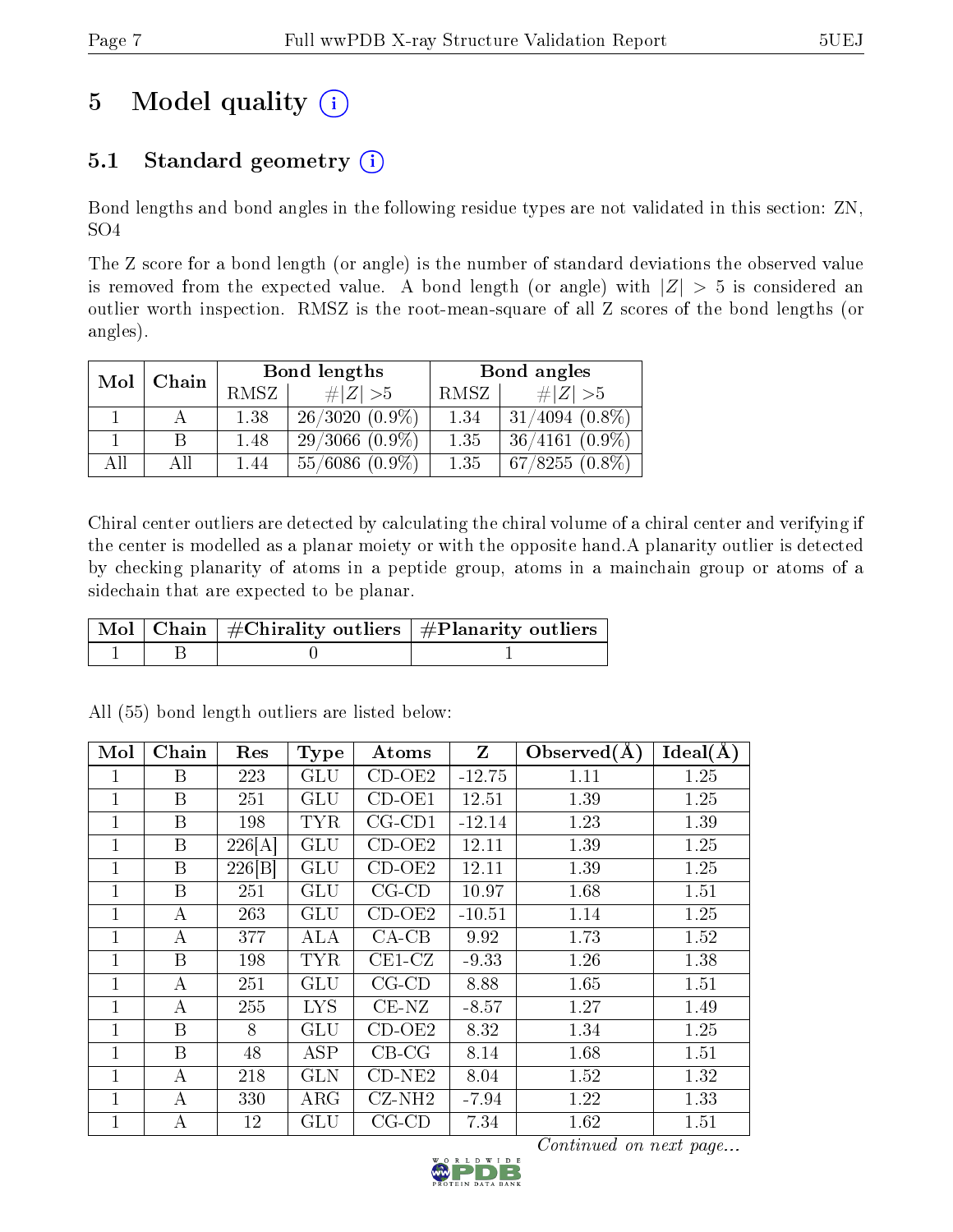| Mol            | Chain                   | Res            | <b>Type</b>                    | Atoms                      | Z                 | Observed(A)       | Ideal(A)          |
|----------------|-------------------------|----------------|--------------------------------|----------------------------|-------------------|-------------------|-------------------|
| $\mathbf{1}$   | A                       | 151            | LYS <sup>1</sup>               | $CD-CE$                    | 7.22              | 1.69              | 1.51              |
| $\mathbf{1}$   | B                       | 278            | ASP                            | $CB-CG$                    | 6.96              | 1.66              | $1.51\,$          |
| $\overline{1}$ | $\boldsymbol{A}$        | 341            | <b>GLU</b>                     | $CD-OE1$                   | 6.77              | 1.33              | 1.25              |
| $\mathbf{1}$   | $\, {\bf B}$            | 251            | GLU                            | $CB-CG$                    | $-6.75$           | 1.39              | 1.52              |
| $\,1$          | $\, {\bf B}$            | 198            | <b>TYR</b>                     | $CD1-CE1$                  | 6.63              | 1.49              | 1.39              |
| $\mathbf{1}$   | $\bf{A}$                | 272[A]         | $\overline{\text{ARG}}$        | $CZ-NH1$                   | 6.54              | 1.41              | 1.33              |
| $\mathbf 1$    | $\bf{A}$                | 272[B]         | $\rm{ARG}$                     | $CZ-NH1$                   | 6.54              | 1.41              | 1.33              |
| $\overline{1}$ | $\overline{\mathbf{B}}$ | 278            | <b>ASP</b>                     | $CG-OD1$                   | 6.50              | $\overline{1.40}$ | 1.25              |
| $\mathbf{1}$   | A                       | $\overline{5}$ | <b>GLN</b>                     | $CG$ - $CD$                | $-6.35$           | 1.36              | 1.51              |
| $\mathbf{1}$   | $\boldsymbol{A}$        | $\overline{8}$ | $\overline{\mathrm{GLU}}$      | $CG$ - $CD$                | 6.24              | 1.61              | 1.51              |
| $\mathbf{1}$   | A                       | 377            | <b>ALA</b>                     | $N - CA$                   | 6.20              | 1.58              | 1.46              |
| $\mathbf{1}$   | A                       | 251            | $\overline{\text{GL}}\text{U}$ | $CB-CG$                    | $-6.20$           | 1.40              | 1.52              |
| $\overline{1}$ | $\boldsymbol{B}$        | 198            | <b>TYR</b>                     | $CG-CD2$                   | 6.18              | 1.47              | 1.39              |
| $\mathbf{1}$   | $\, {\bf B}$            | $251\,$        | <b>GLU</b>                     | $CD-OE2$                   | $-6.17$           | $1.18\,$          | 1.25              |
| $\mathbf{1}$   | A                       | 169            | $\overline{\text{ASP}}$        | $CB-CG$                    | $\overline{6}.10$ | 1.64              | 1.51              |
| $\mathbf{1}$   | А                       | 266            | <b>GLU</b>                     | $CB-CG$                    | $-6.10$           | 1.40              | 1.52              |
| $\mathbf{1}$   | A                       | 193            | <b>GLN</b>                     | $CD-NE2$                   | $-6.04$           | 1.17              | 1.32              |
| $\mathbf{1}$   | $\boldsymbol{B}$        | 16             | $\overline{\rm{ARG}}$          | $CG-CD$                    | $-6.01$           | 1.36              | 1.51              |
| $\mathbf 1$    | A                       | 270            | <b>LYS</b>                     | $CD$ - $CE$                | $-5.86$           | 1.36              | 1.51              |
| $\mathbf{1}$   | B                       | 17             | PRO                            | $N - CA$                   | 5.78              | 1.57              | 1.47              |
| $\mathbf{1}$   | $\boldsymbol{B}$        | $15\,$         | <b>SER</b>                     | $CA-CB$                    | 5.77              | 1.61              | 1.52              |
| $\mathbf{1}$   | B                       | 266            | GLU                            | $CD-OE2$                   | 5.77              | 1.31              | 1.25              |
| $\overline{1}$ | $\overline{B}$          | 235            | ILE                            | $CB-CG1$                   | 5.73              | 1.70              | 1.54              |
| $\mathbf{1}$   | $\boldsymbol{B}$        | 32             | <b>GLU</b>                     | $\overline{CD}-OE2$        | 5.66              | 1.31              | 1.25              |
| $\overline{1}$ | $\boldsymbol{B}$        | 279            | <b>LYS</b>                     | $CB-CG$                    | $-5.49$           | 1.37              | $1.52\,$          |
| $\mathbf{1}$   | $\, {\bf B}$            | 56             | $\rm{ARG}$                     | $NE-CZ$                    | $-5.45$           | $1.25\,$          | 1.33              |
| $\overline{1}$ | $\overline{A}$          | 239            | $\overline{ASN}$               | $CG-OD1$                   | 5.38              | $\overline{1.35}$ | 1.24              |
| $\mathbf{1}$   | $\, {\bf B}$            | 307            | $\rm{ARG}$                     | $\overline{\text{CZ-NH1}}$ | $-5.35$           | $1.26\,$          | 1.33              |
| $\mathbf{1}$   | $\overline{B}$          | 12[A]          | ${\rm GLU}$                    | $CG$ - $CD$                | 5.29              | 1.59              | 1.51              |
| $\overline{1}$ | $\overline{\mathbf{B}}$ | 12[B]          | GLU                            | $CG-CD$                    | $\overline{5.29}$ | $\overline{1.59}$ | $\overline{1.51}$ |
| $\mathbf{1}$   | А                       | 338            | <b>GLU</b>                     | $CD-OE2$                   | 5.28              | 1.31              | 1.25              |
| $\mathbf{1}$   | Β                       | 8              | <b>GLU</b>                     | $CG$ - $CD$                | 5.26              | 1.59              | 1.51              |
| $\mathbf{1}$   | Β                       | 305            | VAL                            | $CB-CG2$                   | $-5.26$           | 1.41              | 1.52              |
| $\mathbf 1$    | A                       | 307            | $\rm{ARG}$                     | $CD-NE$                    | $-5.24$           | 1.37              | 1.46              |
| $\mathbf{1}$   | A                       | 226            | <b>GLU</b>                     | $\overline{\text{CB-CG}}$  | $-5.23$           | 1.42              | 1.52              |
| $\mathbf{1}$   | A                       | 114            | <b>GLU</b>                     | $CD-OE2$                   | 5.18              | 1.31              | 1.25              |
| 1              | A                       | 12             | <b>GLU</b>                     | $CD-OE2$                   | 5.11              | 1.31              | 1.25              |
| $\mathbf{1}$   | Β                       | 218            | <b>GLN</b>                     | $\overline{CD}$ -OE1       | 5.06              | 1.35              | 1.24              |
| $\mathbf{1}$   | A                       | $38\,$         | GLY                            | $CA-C$                     | $-5.04$           | 1.43              | 1.51              |

All (67) bond angle outliers are listed below:

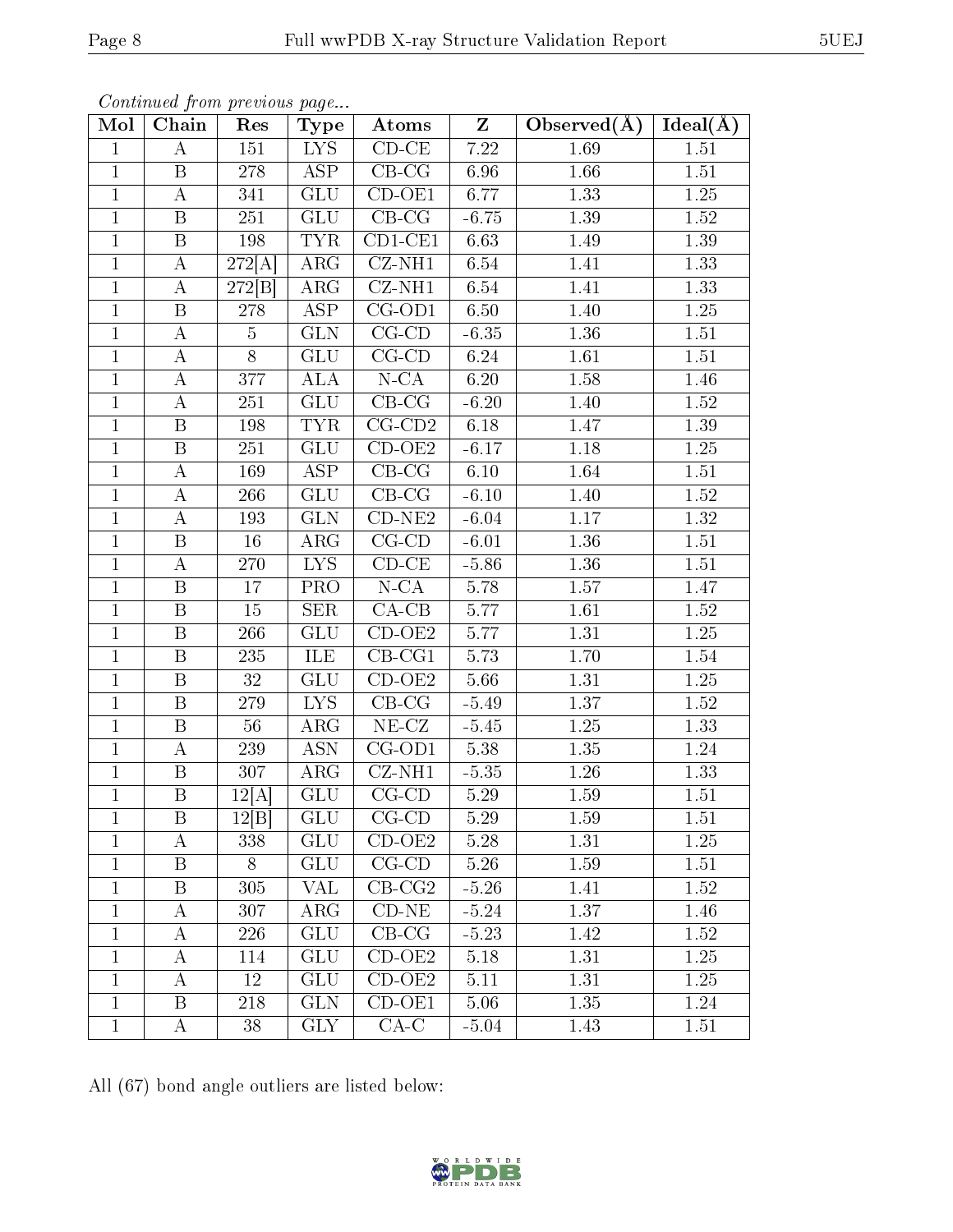| Mol          | Chain            | Res                        | Type                      | Atoms                         | $\mathbf{Z}$ | Observed $(°)$ | Ideal $(°)$ |
|--------------|------------------|----------------------------|---------------------------|-------------------------------|--------------|----------------|-------------|
| $\mathbf{1}$ | B                | 278                        | $\overline{\text{ASP}}$   | $\overline{\text{CB-CG-OD1}}$ | $-16.24$     | 103.69         | 118.30      |
| $\mathbf{1}$ | A                | 272[A]                     | $\rm{ARG}$                | NE-CZ-NH1                     | $-16.14$     | 112.23         | 120.30      |
| $\mathbf{1}$ | A                | 272[B]                     | ARG                       | NE-CZ-NH1                     | $-16.14$     | 112.23         | 120.30      |
| $\mathbf{1}$ | A                | 319                        | GLU                       | OE1-CD-OE2                    | 12.48        | 138.28         | 123.30      |
| $\mathbf 1$  | A                | 138                        | <b>ASP</b>                | $CB$ -CG-OD1                  | $-11.16$     | 108.25         | 118.30      |
| $\mathbf{1}$ | $\boldsymbol{A}$ | 330                        | ARG                       | NE-CZ-NH <sub>2</sub>         | 9.32         | 124.96         | 120.30      |
| $\mathbf{1}$ | B                | 55                         | ARG                       | $NE- CZ-NH2$                  | $-9.14$      | 115.73         | 120.30      |
| $\mathbf{1}$ | $\, {\bf B}$     | $48\,$                     | <b>ASP</b>                | $\overline{\text{CB-CG-OD1}}$ | 9.02         | 126.42         | 118.30      |
| $\mathbf{1}$ | B                | 278                        | <b>ASP</b>                | $CB-CG-OD2$                   | 8.95         | 126.36         | 118.30      |
| $\mathbf 1$  | $\boldsymbol{A}$ | 154                        | <b>ASP</b>                | $CB-CG-OD1$                   | 8.73         | 126.16         | 118.30      |
| $\mathbf 1$  | $\bf{A}$         | 272[A]                     | ARG                       | NH1-CZ-NH2                    | 8.46         | 128.70         | 119.40      |
| $\mathbf{1}$ | A                | 272[B]                     | $\rm{ARG}$                | NH1-CZ-NH2                    | 8.46         | 128.70         | 119.40      |
| $\mathbf{1}$ | $\, {\bf B}$     | 374                        | <b>ARG</b>                | NE-CZ-NH <sub>2</sub>         | $-8.15$      | 116.22         | 120.30      |
| $\mathbf{1}$ | $\bf{A}$         | $\overline{190}[\text{A}]$ | <b>LYS</b>                | $CB-CG-CD$                    | 8.02         | 132.46         | 111.60      |
| 1            | $\bf{A}$         | 190 B                      | <b>LYS</b>                | $CB-CG-CD$                    | 8.02         | 132.46         | 111.60      |
| $\mathbf{1}$ | $\, {\bf B}$     | 90                         | ARG                       | NE-CZ-NH <sub>2</sub>         | $-7.90$      | 116.35         | 120.30      |
| $\mathbf{1}$ | B                | 342[A]                     | <b>LEU</b>                | $CB-CG-CD2$                   | 7.79         | 124.25         | 111.00      |
| $\mathbf{1}$ | $\boldsymbol{B}$ | 342[B]                     | LEU                       | $CB-CG-CD2$                   | 7.79         | 124.25         | 111.00      |
| 1            | $\, {\bf B}$     | 101                        | <b>ASP</b>                | $CB-CG-OD2$                   | $-7.60$      | 111.46         | 118.30      |
| 1            | $\, {\bf B}$     | $251\,$                    | GLU                       | OE1-CD-OE2                    | $-7.58$      | 114.20         | 123.30      |
| $\mathbf{1}$ | B                | 227                        | <b>TYR</b>                | $CB-CG-CD2$                   | $-7.43$      | 116.54         | 121.00      |
| $\mathbf{1}$ | $\boldsymbol{B}$ | 198                        | <b>TYR</b>                | $CB-CG-CD2$                   | $-7.38$      | 116.58         | 121.00      |
| $\mathbf 1$  | $\boldsymbol{A}$ | 158                        | <b>ASP</b>                | $CB-CG-OD2$                   | 7.33         | 124.90         | 118.30      |
| 1            | $\bf{A}$         | 285                        | ASP                       | $CB-CG-OD2$                   | $-7.28$      | 111.75         | 118.30      |
| $\mathbf{1}$ | A                | 153                        | $\rm{ARG}$                | NE-CZ-NH <sub>2</sub>         | $-7.18$      | 116.71         | 120.30      |
| $\mathbf{1}$ | А                | 377                        | <b>ALA</b>                | $CB-CA-C$                     | 7.00         | 120.60         | 110.10      |
| $\mathbf{1}$ | $\bf{A}$         | 357                        | ARG                       | $CG$ - $CD$ - $NE$            | $-6.95$      | 97.21          | 111.80      |
| $\mathbf 1$  | B                | 226[A]                     | $\overline{\mathrm{GLU}}$ | CG-CD-OE1                     | $-6.95$      | 104.41         | 118.30      |
| $\mathbf{1}$ | $\, {\bf B}$     | 226 B                      | GLU                       | $CG$ - $CD$ - $OE1$           | $-6.95$      | 104.41         | 118.30      |
| $\mathbf 1$  | B                | 25                         | <b>ASP</b>                | $CB-CG-OD1$                   | 6.70         | 124.33         | 118.30      |
| $\mathbf{1}$ | B                | 198                        | <b>TYR</b>                | $CB-CG-CD1$                   | 6.64         | 124.98         | 121.00      |
| $\mathbf{1}$ | B                | 97                         | $\rm{ARG}$                | NE-CZ-NH1                     | $-6.62$      | 116.99         | 120.30      |
| $\mathbf{1}$ | $\overline{B}$   | 301                        | $\overline{\text{LYS}}$   | $CG$ - $CD$ - $CE$            | $-6.57$      | 92.18          | 111.90      |
| 1            | A                | 368                        | TYR                       | $CB-CG-CD1$                   | 6.50         | 124.90         | 121.00      |
| $\mathbf{1}$ | B                | 90                         | $\rm{ARG}$                | NE-CZ-NH1                     | 6.39         | 123.49         | 120.30      |
| $\mathbf 1$  | B                | 164                        | GLU                       | OE1-CD-OE2                    | $-6.26$      | 115.79         | 123.30      |
| $\mathbf{1}$ | B                | 102[A]                     | <b>MET</b>                | $CG-SD-CE$                    | $-6.24$      | 90.22          | 100.20      |
| $\mathbf 1$  | Β                | 102 B                      | MET                       | $CG-SD-CE$                    | $-6.24$      | 90.22          | 100.20      |
| 1            | B                | 286                        | <b>LEU</b>                | $\overline{\text{CB-CG-CD1}}$ | 6.22         | 121.58         | 111.00      |
| $\mathbf{1}$ | A                | 271                        | <b>GLN</b>                | $CB-CG-CD$                    | 6.15         | 127.59         | 111.60      |
| $\mathbf{1}$ | B                | 179                        | $\rm{ARG}$                | NE-CZ-NH <sub>2</sub>         | 6.08         | 123.34         | 120.30      |
| $\mathbf{1}$ | $\mathbf{B}$     | 227                        | <b>TYR</b>                | $CB-CG-CD1$                   | 5.90         | 124.54         | 121.00      |
| 1            | B                | 25                         | ASP                       | $CB-CG-OD2$                   | $-5.89$      | 113.00         | 118.30      |

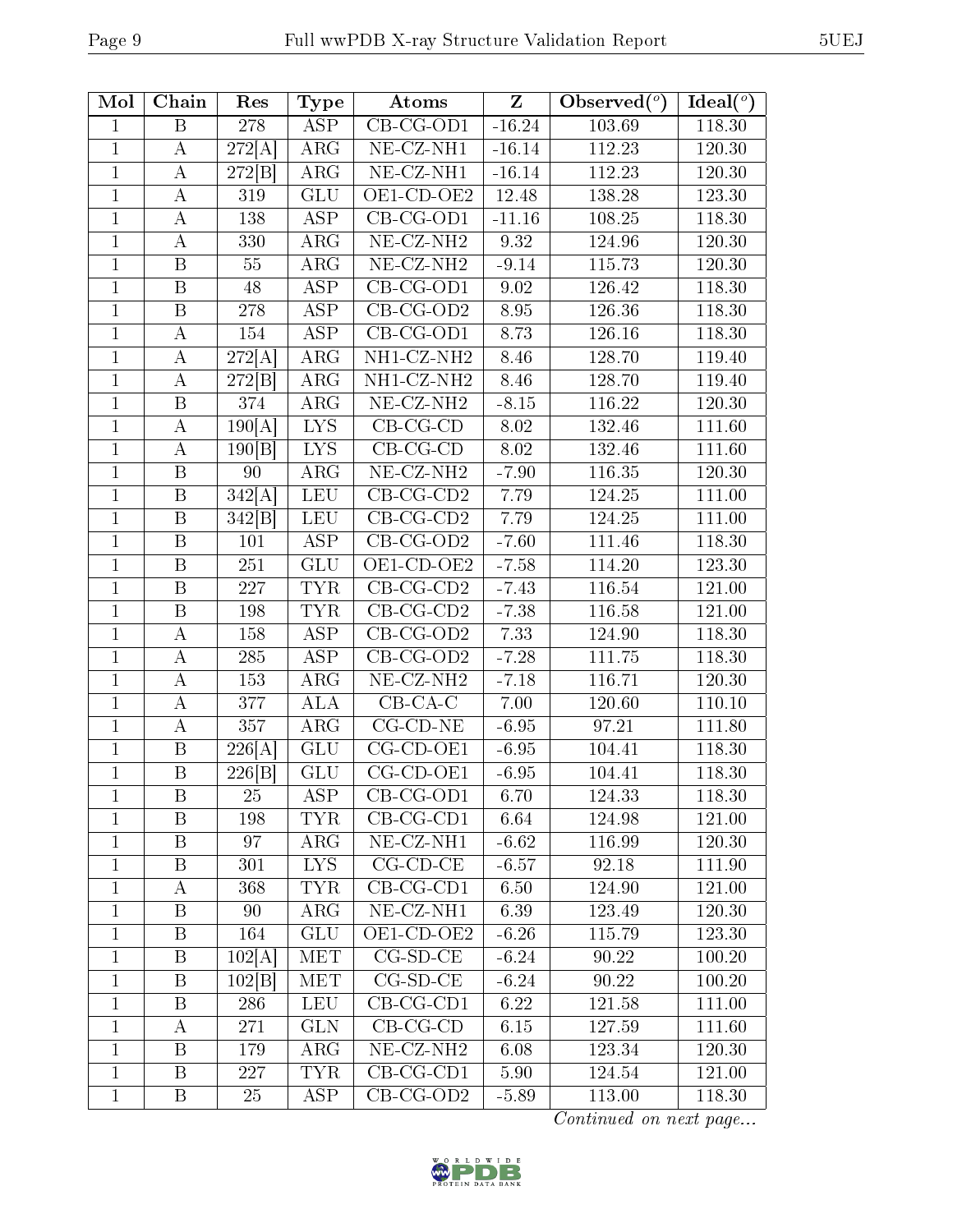| Mol            | Chain                   | Res    | <b>Type</b>             | $Z_{\parallel}$<br>Atoms        |          | Observed $(°)$ | Ideal $(°)$ |
|----------------|-------------------------|--------|-------------------------|---------------------------------|----------|----------------|-------------|
| $\mathbf{1}$   | А                       | 115    | ARG                     | $\overline{\text{NE-CL-NH1}}$   | 5.86     | 123.23         | 120.30      |
| $\mathbf{1}$   | A                       | 90     | ARG                     | NE-CZ-NH1                       | 5.81     | 123.20         | 120.30      |
| $\mathbf{1}$   | B                       | 2[A]   | <b>THR</b>              | $N$ -CA-CB                      | $5.78\,$ | 121.29         | 110.30      |
| $\mathbf{1}$   | $\boldsymbol{B}$        | 2 B    | <b>THR</b>              | $N$ -CA-CB                      | 5.78     | 121.29         | 110.30      |
| $\overline{1}$ | $\bf{A}$                | 286    | <b>LEU</b>              | $CB-CG-CD1$                     | 5.71     | 120.70         | 111.00      |
| $\mathbf{1}$   | $\boldsymbol{A}$        | 319    | <b>GLU</b>              | $CG-CD-OE2$                     | $-5.70$  | 106.91         | 118.30      |
| $\mathbf{1}$   | $\bf{A}$                | 22     | ASP                     | $CB-CG-OD2$                     | $-5.64$  | 113.22         | 118.30      |
| $\overline{1}$ | А                       | 95     | <b>TYR</b>              | $CB-CG-CD2$                     | 5.56     | 124.34         | 121.00      |
| $\overline{1}$ | B                       | 219    | <b>GLU</b>              | OE1-CD-OE2                      | 5.56     | 129.97         | 123.30      |
| $\mathbf{1}$   | $\overline{\mathrm{B}}$ | 24     | $\rm{ARG}$              | NE-CZ-NH <sub>2</sub>           | 5.54     | 123.07         | 120.30      |
| $\mathbf{1}$   | А                       | 91     | <b>ASP</b>              | $CB-CG-OD1$                     | $-5.52$  | 113.33         | 118.30      |
| $\mathbf{1}$   | $\overline{\mathrm{B}}$ | 154    | $\overline{\text{ASP}}$ | $CB-CG-OD1$                     | $5.50\,$ | 123.25         | 118.30      |
| $\mathbf{1}$   | А                       | 25     | <b>ASP</b>              | $CB-CG-OD1$                     | 5.42     | 123.18         | 118.30      |
| $\overline{1}$ | $\overline{B}$          | 198    | <b>TYR</b>              | $CZ$ - $CE2$ - $CD2$            | $-5.38$  | 114.96         | 119.80      |
| $\overline{1}$ | $\overline{A}$          | 342[A] | <b>LEU</b>              | $CB-CG-CD2$                     | 5.33     | 120.07         | 111.00      |
| $\mathbf{1}$   | $\bf{A}$                | 342[B] | <b>LEU</b>              | $CB-CG-CD2$                     | 5.33     | 120.07         | 111.00      |
| $\overline{1}$ | $\bf{A}$                | 148    | <b>ASP</b>              | $CB-CG-OD2$                     | $-5.31$  | 113.52         | 118.30      |
| $\overline{1}$ | B                       | 158    | <b>ASP</b>              | $CB-CG-OD2$                     | 5.27     | 123.05         | 118.30      |
| $\mathbf{1}$   | $\boldsymbol{A}$        | 85     | PHE                     | $CB-CG-CD1$                     | $-5.20$  | 117.16         | 120.80      |
| $\mathbf{1}$   | $\overline{\mathbf{B}}$ | 307    | $\rm{ARG}$              | NE-CZ-NH1                       | $-5.18$  | 117.71         | 120.30      |
| $\mathbf{1}$   | $\boldsymbol{A}$        | 119    | <b>LYS</b>              | $CD-CE-NZ$                      | 5.14     | 123.53         | 111.70      |
| $\mathbf{1}$   | B                       | 227    | <b>TYR</b>              | $\overline{\text{CD}}$ 1-CE1-CZ | $-5.14$  | 115.17         | 119.80      |
| $\mathbf{1}$   | $\boldsymbol{B}$        | 251    | <b>GLU</b>              | $CG-CD-OE2$                     | $-5.13$  | 108.05         | 118.30      |
| $\mathbf{1}$   | $\boldsymbol{A}$        | 259    | ARG                     | NE-CZ-NH <sub>2</sub>           | $-5.03$  | 117.79         | 120.30      |

There are no chirality outliers.

All (1) planarity outliers are listed below:

| $\overline{\text{Mol}}$   Chain   Res   Type |       | Group     |
|----------------------------------------------|-------|-----------|
|                                              | GLU - | Sidechain |

### $5.2$  Too-close contacts  $(i)$

In the following table, the Non-H and H(model) columns list the number of non-hydrogen atoms and hydrogen atoms in the chain respectively. The H(added) column lists the number of hydrogen atoms added and optimized by MolProbity. The Clashes column lists the number of clashes within the asymmetric unit, whereas Symm-Clashes lists symmetry related clashes.

| Mol |          |      | Chain   Non-H   H(model)   H(added)   Clashes   Symm-Clashes |
|-----|----------|------|--------------------------------------------------------------|
|     | 2933     | 2946 |                                                              |
|     | $296\,1$ | 2980 |                                                              |

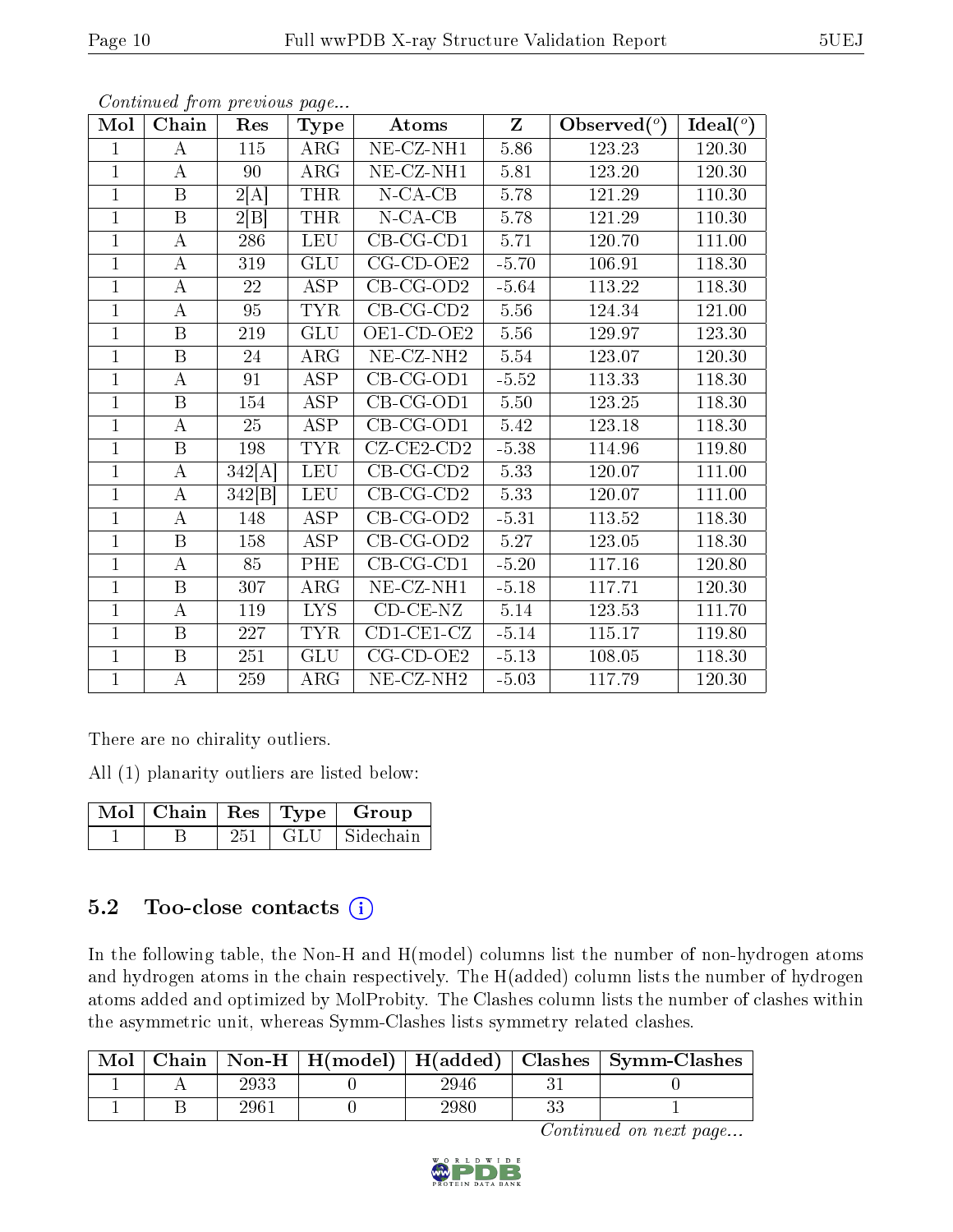|  |      |      |    | Mol   Chain   Non-H   H(model)   H(added)   Clashes   Symm-Clashes |
|--|------|------|----|--------------------------------------------------------------------|
|  |      |      |    |                                                                    |
|  |      |      |    |                                                                    |
|  | 10   |      |    |                                                                    |
|  | 15   |      |    |                                                                    |
|  | 541  |      |    |                                                                    |
|  | 587  |      | 15 |                                                                    |
|  | 7052 | 5926 |    |                                                                    |

The all-atom clashscore is defined as the number of clashes found per 1000 atoms (including hydrogen atoms). The all-atom clashscore for this structure is 5.

All (64) close contacts within the same asymmetric unit are listed below, sorted by their clash magnitude.

| Atom-1                      | Atom-2                     | Interatomic       | Clash             |
|-----------------------------|----------------------------|-------------------|-------------------|
|                             |                            | distance $(A)$    | overlap $(\AA)$   |
| 1:A:138:ASP:HB3             | 4:A:509:HOH:O              | 1.50              | 1.10              |
| 1:B:67:GLY:HA3              | 1:B:102[B]:MET:HE1         | 1.13              | 1.09              |
| 1: B:67: GLY:CA             | 1:B:102[B]:MET:HE1         | 1.85              | 1.04              |
| $1:A:67:GLY:H\overline{A3}$ | 1:A:102[A]:MET:HE2         | 1.37              | 1.01              |
| 1: A:67: GLY: CA            | 1:A:102[A]:MET:HE2         | 1.90              | $\overline{1.01}$ |
| 1: A:67: GLY: HA3           | 1:A:102[A]:MET:CE          | 1.92              | 1.00              |
| 1:B:266:GLU:OE2             | 4:B:501:HOH:O              | 1.81              | 0.96              |
| 1: A:68: HIS:H              | 1:A:102[A]:MET:HE2         | 1.30              | 0.95              |
| 1:B:67:GLY:HA3              | 1:B:102[B]:MET:CE          | 1.97              | 0.94              |
| 1: A:68: HIS:N              | 1:A:102[A]:MET:HE2         | 1.85              | 0.91              |
| 1:A:175:ILE:HG22            | 1:A:342[B]:LEU:HD13        | 1.53              | 0.90              |
| 1: A:266: GLU:OE2           | 4: A:501:HOH:O             | 1.93              | 0.85              |
| 1: A:32: GLU:HG3            | 4:A:802:HOH:O              | 1.81              | 0.79              |
| 1: A:68:HIS:H               | 1:A:102[A]:MET:CE          | 1.96              | 0.78              |
| 1:B:22[A]:ASP:OD1           | 4: B: 502: HOH:O           | 2.02              | 0.78              |
| 1:B:124:GLN:HG2             | 4:B:507:HOH:O              | 1.87              | 0.74              |
| $1:\overline{A:266:GLU:CD}$ | $4:A:501:\overline{HOH:O}$ | 2.26              | 0.73              |
| 1:B:68:HIS:H                | 1:B:102[B]:MET:CE          | 2.03              | 0.72              |
| 1:A:218:GLN:OE1             | 4:A:502:HOH:O              | 2.07              | 0.71              |
| 1:B:290[B]:CYS:SG           | 4:B:501:HOH:O              | 2.19              | 0.71              |
| 1:B:35:HIS:HD2              | 4:B:949:HOH:O              | 1.76              | 0.68              |
| 1:A:138:ASP:OD1             | 4:A:503:HOH:O              | 2.14              | 0.65              |
| 1: A:266: GLU:OE1           | 4:A:501:HOH:O              | 2.15              | 0.64              |
| 1:B:290[A]:CYS:HB3          | 4:Bi:501:HOH:O             | 1.97              | 0.64              |
| 1:B:68:HIS:N                | 1:B:102[B]:MET:HE1         | 2.12              | 0.64              |
| 1:B:226[A]:GLU:HG2          | 4:B:686:HOH:O              | 1.97              | 0.63              |
| 1: A:67: GLY: HA3           | 1:A:102[A]:MET:HE1         | $\overline{1.80}$ | 0.60              |

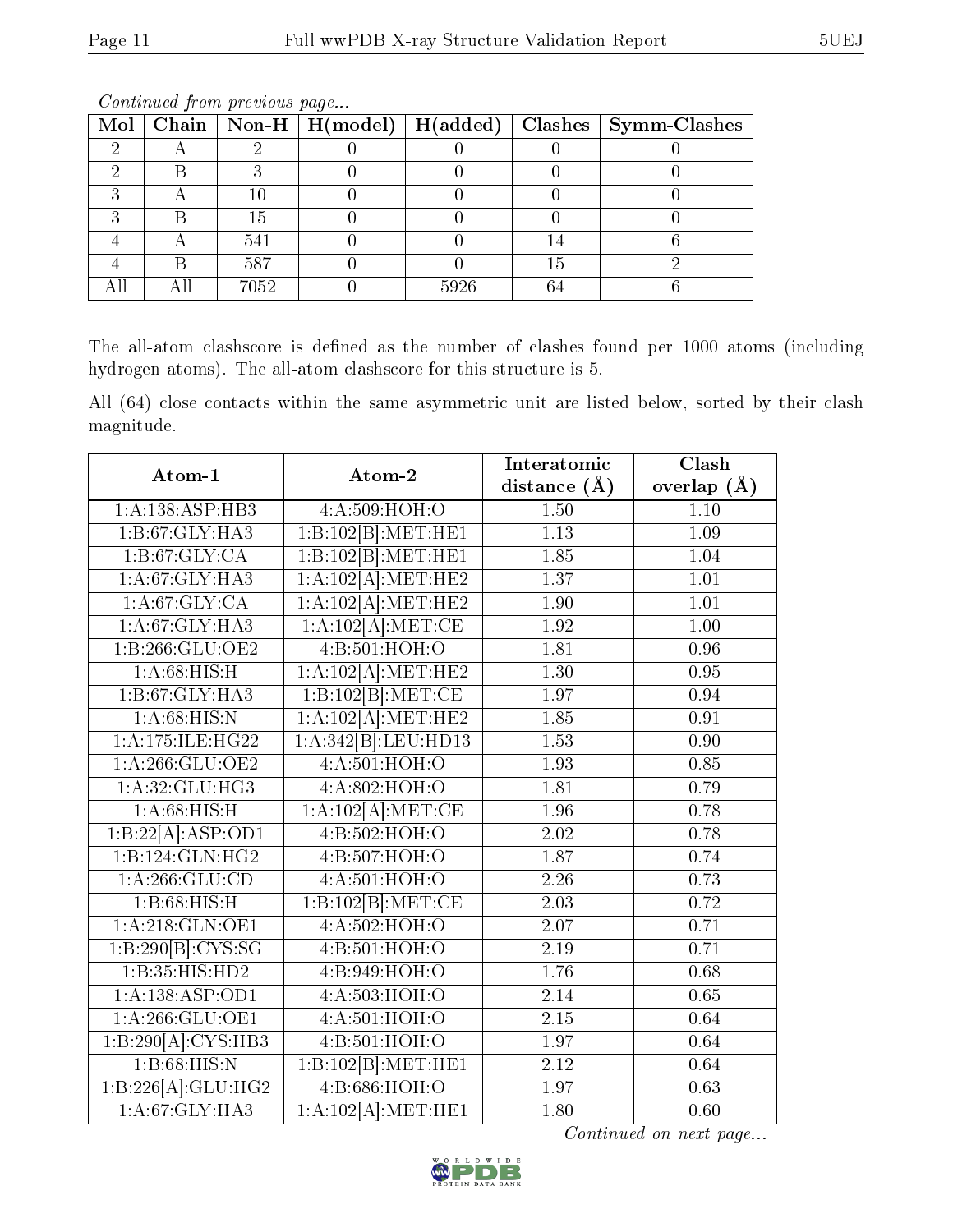| Atom-1              | Atom-2                       | Interatomic       | Clash           |  |
|---------------------|------------------------------|-------------------|-----------------|--|
|                     |                              | distance $(A)$    | overlap $(\AA)$ |  |
| 1: A:67: GLY: C     | 1:A:102[A]:MET:HE2           | 2.21              | 0.60            |  |
| 1: B:68: HIS:H      | 1:B:102[B]:MET:HE1           | 1.63              | 0.60            |  |
| 1:A:224:GLY:HA2     | 4:A:508:HOH:O                | 2.02              | 0.58            |  |
| 1:A:138:ASP:CB      | 4:A:509:HOH:O                | 2.28              | 0.57            |  |
| 1:B:190[A]:LYS:HG3  | 4:B:510:HOH:O                | 2.06              | $0.55\,$        |  |
| 1:A:290[B]:CYS:SG   | 4:A:501:HOH:O                | 2.22              | 0.55            |  |
| 1:B:102[B]:MET:HE2  | 1:B:106:ILE:HD11             | 1.89              | $0.54\,$        |  |
| 1:B:68:HIS:N        | 1:B:102[B]:MET:CE            | 2.71              | 0.53            |  |
| 1:B:52[A]:ILE:HD12  | 4:B:880:HOH:O                | $\overline{2.08}$ | 0.53            |  |
| 1:A:102[A]:MET:HE3  | 1:A:106:ILE:HD11             | 1.91              | 0.53            |  |
| 1:B:78:GLU:H        | 1:B:78:GLU:CD                | 2.13              | 0.52            |  |
| 1: A:12: GLU:HG3    | 4:A:713:HOH:O                | 2.09              | $0.52\,$        |  |
| 1:B:253[B]:ASN:HD21 | 1:B:255:LYS:NZ               | 2.08              | $0.52\,$        |  |
| 1: B:67: GLY: C     | 1:B:102[B]:MET:HE1           | 2.31              | 0.51            |  |
| 1:B:190[A]:LYS:HG2  | 4:B:868:HOH:O                | 2.12              | 0.50            |  |
| 1:B:68:HIS:H        | 1:B:102[B]:MET:HE2           | 1.75              | 0.49            |  |
| 1: A:298: GLN:OE1   | 4:A:504:HOH:O                | 2.20              | 0.48            |  |
| 1:A:290[A]:CYS:HB3  | 4:A:501:HOH:O                | 2.13              | 0.48            |  |
| 1: A:221:TRP:CZ3    | 1:A:272[B]:ARG:HG2           | 2.52              | 0.44            |  |
| 1:B:190[A]:LYS:CD   | 4:B:510:HOH:O                | 2.65              | 0.44            |  |
| 1: A:29: LEU: HD23  | 1: A:29:LEU:C                | 2.38              | 0.43            |  |
| 1:A:175:ILE:HD11    | 1:A:320:LEU:CD2              | 2.48              | 0.43            |  |
| 1:A:349:ILE:HG21    | 1:A:349:ILE:HD13             | 1.79              | 0.43            |  |
| 1:B:253[B]:ASN:HD21 | 1:B:255:LYS:HZ2              | 1.67              | 0.42            |  |
| 1:A:272[B]:ARG:CG   | 1:A:272[B]:ARG:HH11          | 2.31              | 0.42            |  |
| 1:B:342[B]:LEU:HD12 | 1: B: 368: TYR: HE1          | 1.85              | 0.42            |  |
| 1:B:190[A]:LYS:HD2  | 4:B:510:HOH:O                | 2.20              | 0.42            |  |
| 1:B:346:ASN:ND2     | 4:B:504:HOH:O                | 2.26              | 0.41            |  |
| 1:B:218:GLN:NE2     | 4:B:503:HOH:O                | 2.22              | 0.41            |  |
| 1:B:24:ARG:HD2      | 1:B:24:ARG:HA                | 1.91              | 0.41            |  |
| 1:A:190[A]:LYS:HG2  | 4:A:793:HOH:O                | 2.21              | 0.41            |  |
| 1:A:161[B]:ILE:HD11 | 1: A:371: ILE: HG21          | 2.03              | 0.41            |  |
| 1:B:342[B]:LEU:HD12 | 1: B: 368: TYR: CE1          | 2.56              | 0.40            |  |
| 1:B:224:GLY:HA2     | $4: B:516: \overline{HOH:O}$ | 2.21              | 0.40            |  |

All (6) symmetry-related close contacts are listed below. The label for Atom-2 includes the symmetry operator and encoded unit-cell translations to be applied.

| Atom-1         |                            | Interatomic | $\cap$ lash |
|----------------|----------------------------|-------------|-------------|
| Atom-2         |                            | distance (A | overlap (A  |
| 4: A:956:HOH O | 4: B:865: HOH: O[2]<br>454 | 1.25        | $\rm 0.95$  |

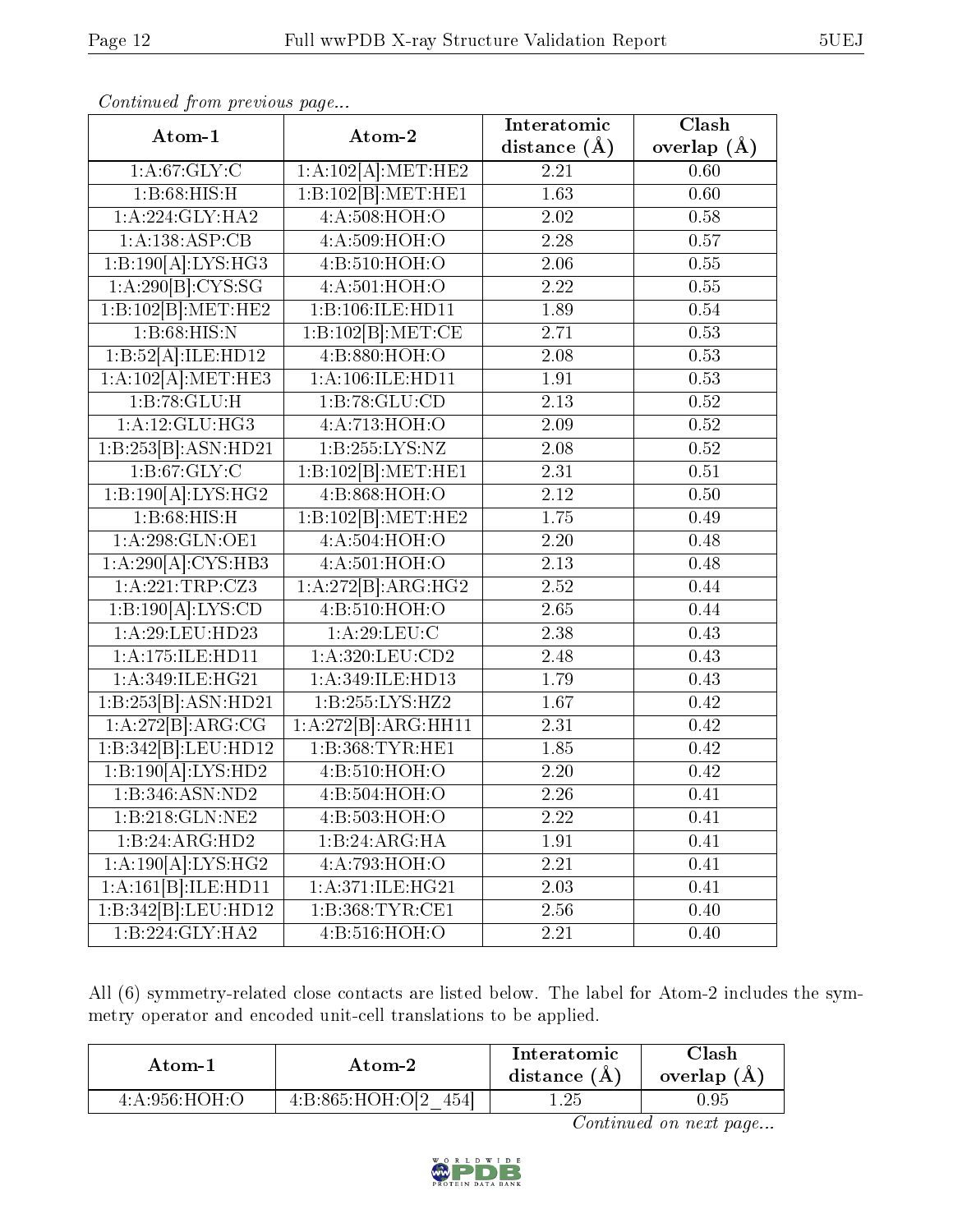| Atom-1                          | Atom-2                    | Interatomic<br>distance $(A)$ | Clash<br>overlap $(A)$ |
|---------------------------------|---------------------------|-------------------------------|------------------------|
| 4: A:766:HOH:O                  | $4:A:1033:HOH:O[2\ 454]$  | 1.28                          | 0.92                   |
| 4: A:520:HOH:O                  | 4:A:884:HOH:O[4 555]      | 1.45                          | 0.75                   |
| 4:A:973:HOH:O                   | 4:A:1033:HOH:O[2 454]     | 1.78                          | 0.42                   |
| $1:B:253[A]:ASN:\overline{ND2}$ | 4:A:731:HOH:O[4 455]      | 1.90                          | 0.30                   |
| 4:A:766:HOH:O                   | 4: B:865: HOH:O[2]<br>454 | 2.14                          | 0.06                   |

### 5.3 Torsion angles  $(i)$

#### 5.3.1 Protein backbone  $(i)$

In the following table, the Percentiles column shows the percent Ramachandran outliers of the chain as a percentile score with respect to all X-ray entries followed by that with respect to entries of similar resolution.

The Analysed column shows the number of residues for which the backbone conformation was analysed, and the total number of residues.

| Mol | Chain | Analysed            | Favoured   Allowed   Outliers |           | Percentiles                     |  |
|-----|-------|---------------------|-------------------------------|-----------|---------------------------------|--|
|     |       | $385/384$ (100\%)   | 376 (98%)                     | $9(2\%)$  | 100 100                         |  |
|     | В     | $390/384(102\%)$    | $1384(98\%)$                  | 6 $(2\%)$ | 100 100                         |  |
| All | All   | $775/768$ $(101\%)$ | 760 (98%)                     | $15(2\%)$ | $\vert$ 100 $\vert$ 100 $\vert$ |  |

There are no Ramachandran outliers to report.

#### 5.3.2 Protein sidechains  $(i)$

In the following table, the Percentiles column shows the percent sidechain outliers of the chain as a percentile score with respect to all X-ray entries followed by that with respect to entries of similar resolution.

The Analysed column shows the number of residues for which the sidechain conformation was analysed, and the total number of residues.

| Mol | Chain | Analysed          |              | Rotameric   Outliers |                       |  |
|-----|-------|-------------------|--------------|----------------------|-----------------------|--|
|     |       | $318/313$ (102\%) | 311 $(98\%)$ | $7(2\%)$             | 15 <sup>1</sup><br>52 |  |
|     |       | $323/313$ (103\%) | 321 $(99\%)$ | $2(1\%)$             | 86 <br>65             |  |
| All | All   | $641/626$ (102\%) | 632 $(99\%)$ | $9(1\%)$             | 76 <sub>1</sub><br>34 |  |

All (9) residues with a non-rotameric sidechain are listed below:

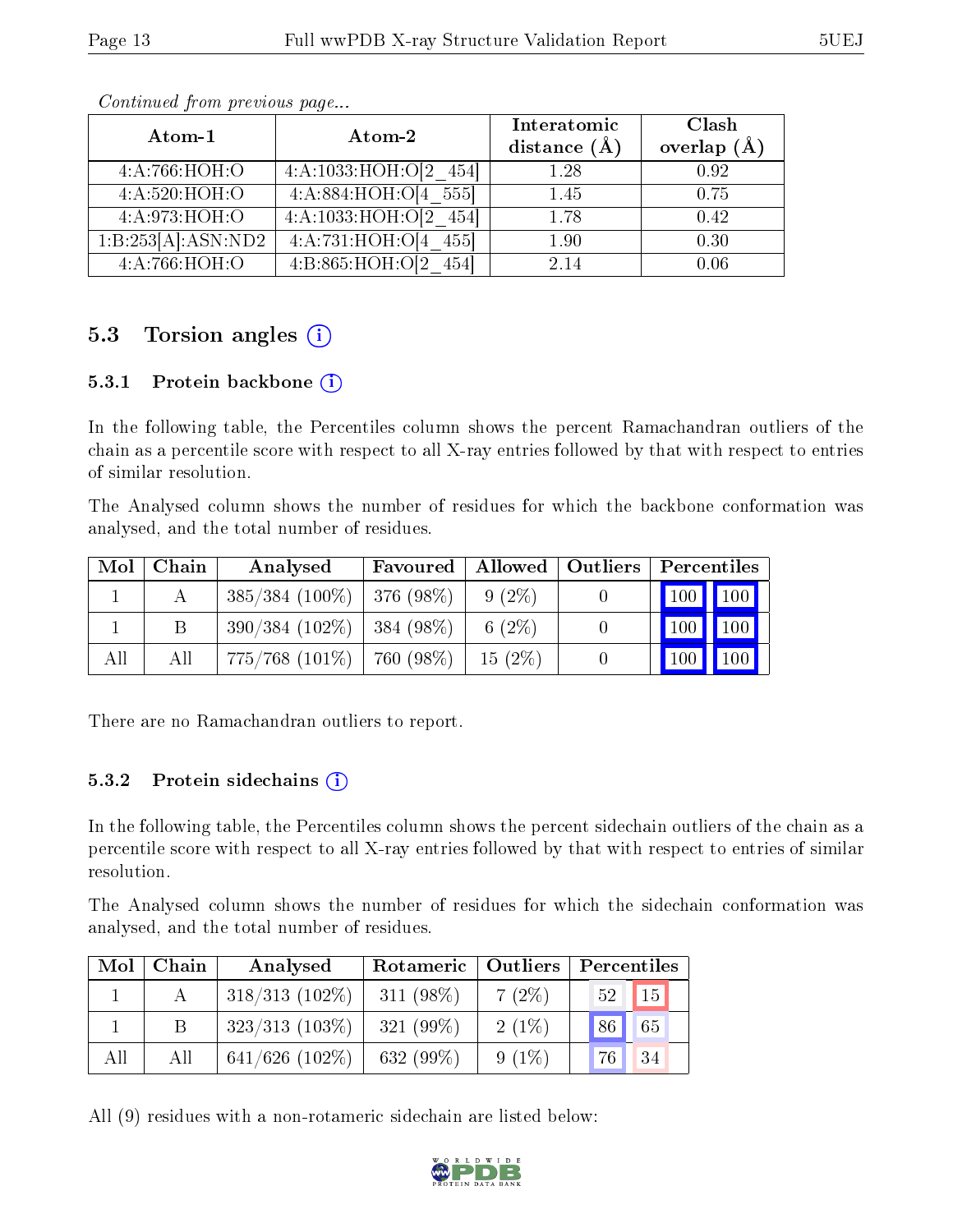| Mol | Chain | $\operatorname{Res}% \left( \mathcal{N}\right) \equiv\operatorname{Res}(\mathcal{N}_{0},\mathcal{N}_{0})$ | Type       |
|-----|-------|-----------------------------------------------------------------------------------------------------------|------------|
| 1   | А     | 36                                                                                                        | <b>LYS</b> |
| 1   | А     | 102[A]                                                                                                    | MET        |
| 1   | А     | 102 B                                                                                                     | MET        |
| 1   | A     | 271                                                                                                       | <b>GLN</b> |
| 1   | A     | 286                                                                                                       | LEU        |
| 1   | A     | 317[A]                                                                                                    | GLU        |
| 1   | А     | 317 B                                                                                                     | GLU        |
|     |       | 190[A]                                                                                                    | <b>LYS</b> |
|     |       | <b>190</b>                                                                                                | <b>LYS</b> |

Some sidechains can be flipped to improve hydrogen bonding and reduce clashes. All (4) such sidechains are listed below:

| Mol | Chain | Res | Type       |
|-----|-------|-----|------------|
|     |       | 218 | <b>GLN</b> |
|     |       | 5   | GLN.       |
|     |       | 35  | <b>HIS</b> |
|     |       | 239 | ASN        |

#### 5.3.3 RNA  $(i)$

There are no RNA molecules in this entry.

#### 5.4 Non-standard residues in protein, DNA, RNA chains (i)

There are no non-standard protein/DNA/RNA residues in this entry.

#### 5.5 Carbohydrates (i)

There are no carbohydrates in this entry.

#### 5.6 Ligand geometry (i)

Of 10 ligands modelled in this entry, 5 are monoatomic - leaving 5 for Mogul analysis.

In the following table, the Counts columns list the number of bonds (or angles) for which Mogul statistics could be retrieved, the number of bonds (or angles) that are observed in the model and the number of bonds (or angles) that are dened in the Chemical Component Dictionary. The Link column lists molecule types, if any, to which the group is linked. The Z score for a bond length (or angle) is the number of standard deviations the observed value is removed from the

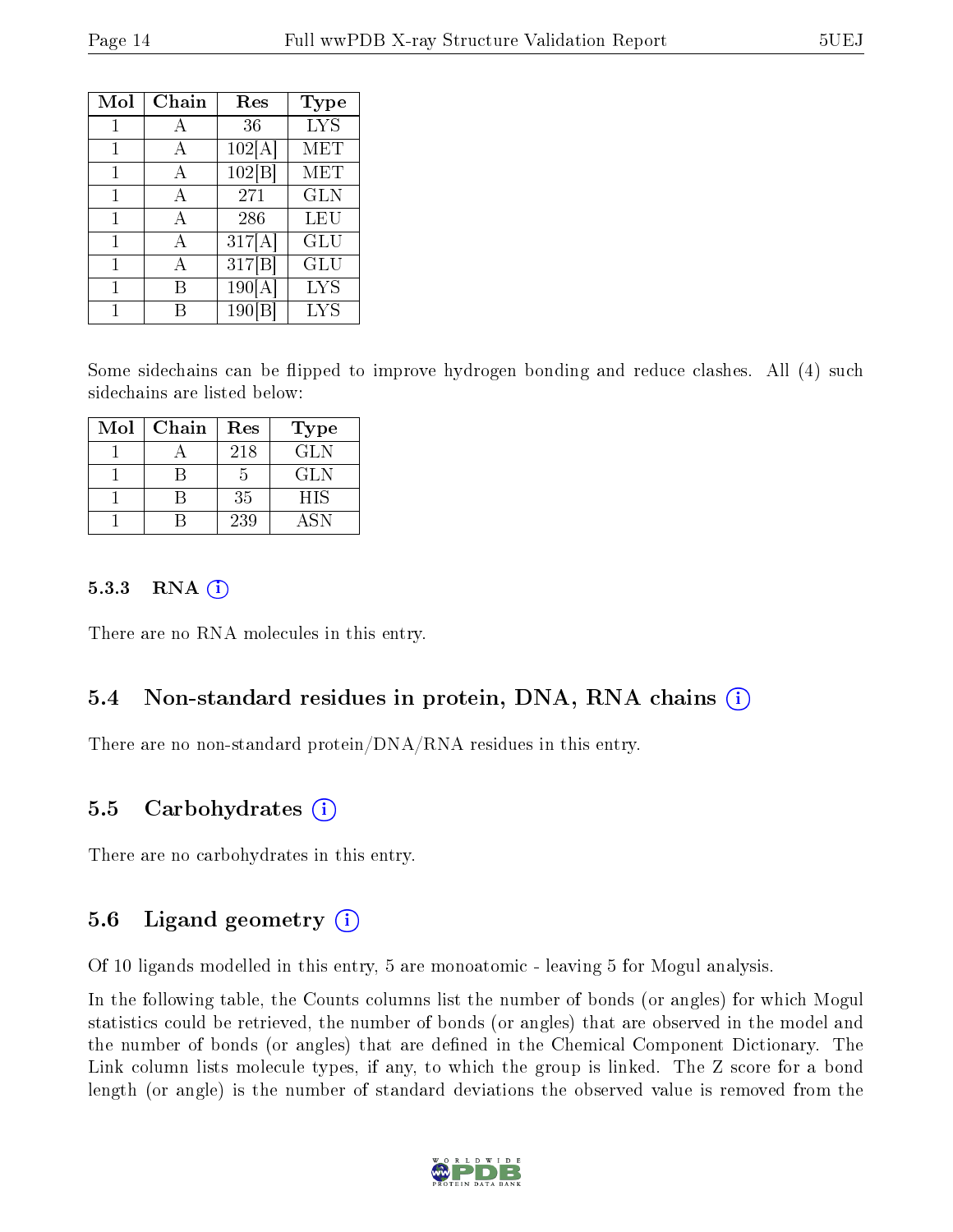expected value. A bond length (or angle) with  $|Z| > 2$  is considered an outlier worth inspection. RMSZ is the root-mean-square of all Z scores of the bond lengths (or angles).

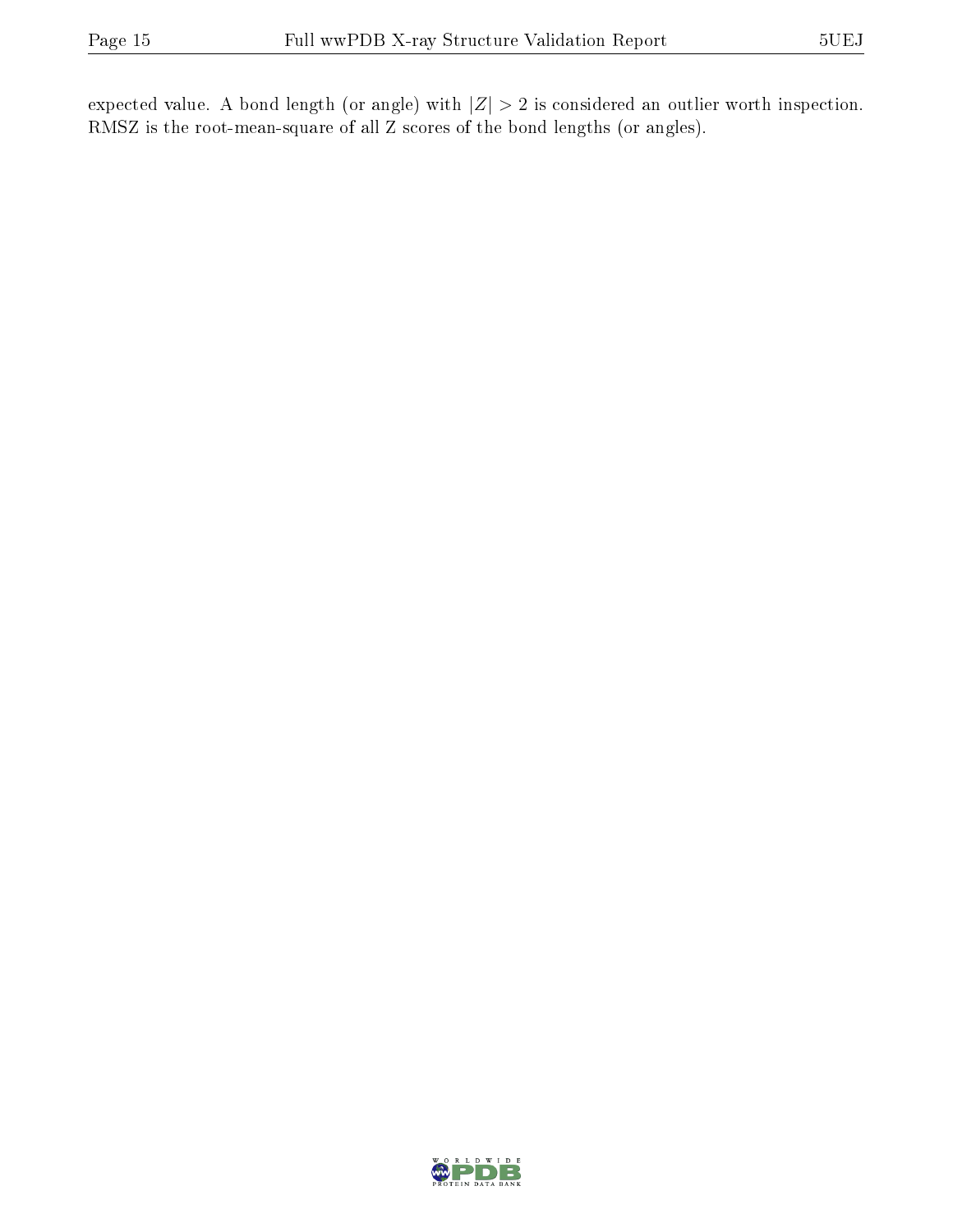| Mol |                 | Chain | Res | Link                         | Bond lengths |      |             |        | Bond angles |             |  |
|-----|-----------------|-------|-----|------------------------------|--------------|------|-------------|--------|-------------|-------------|--|
|     | Type            |       |     |                              | Counts       | RMSZ | # $ Z  > 2$ | Counts | RMSZ        | # $ Z  > 2$ |  |
| 3   | SO <sub>4</sub> |       | 403 | $\qquad \qquad$              | 4.4.4        | 0.52 |             | 6.6.6  | 0.64        |             |  |
| 3   | SO <sub>4</sub> | Β     | 406 | $\qquad \qquad$              | 4.4.4        | 1.92 | (25%)       | 6,6,6  | 1.57        | $(16\%)$    |  |
| 3   | SO <sub>4</sub> |       | 404 | $\qquad \qquad \blacksquare$ | 4,4,4        | 0.33 |             | 6.6.6  | 0.44        |             |  |
| 3   | SO <sub>4</sub> | А     | 404 | $\qquad \qquad \blacksquare$ | 4.4.4        | 0.70 |             | 6.6.6  | 0.59        |             |  |
| 3   | SO <sub>4</sub> | Β     | 405 | $\qquad \qquad$              | 4.4.4        | 0.32 |             | 6,6,6  | 0.05        |             |  |

All (1) bond length outliers are listed below:

|  |  |                           | $\mid$ Mol $\mid$ Chain $\mid$ Res $\mid$ Type $\mid$ Atoms $\mid$ Z $\mid$ Observed(A) $\mid$ Ideal(A) $\mid$ |     |
|--|--|---------------------------|----------------------------------------------------------------------------------------------------------------|-----|
|  |  | $406$   SO4   O1-S   3.28 | $1.63\,$                                                                                                       | .46 |

All (1) bond angle outliers are listed below:

|  |  | $\mid$ Mol $\mid$ Chain $\mid$ Res $\mid$ Type $\mid$ Atoms | Observed( $^o$ )   Ideal( $^o$ ) |            |
|--|--|-------------------------------------------------------------|----------------------------------|------------|
|  |  | $SO4$   $O4-S-O1$   $-2.06$                                 | 98.58                            | $109.31\,$ |

There are no chirality outliers.

There are no torsion outliers.

There are no ring outliers.

No monomer is involved in short contacts.

### 5.7 [O](https://www.wwpdb.org/validation/2017/XrayValidationReportHelp#nonstandard_residues_and_ligands)ther polymers  $(i)$

There are no such residues in this entry.

### 5.8 Polymer linkage issues (i)

There are no chain breaks in this entry.

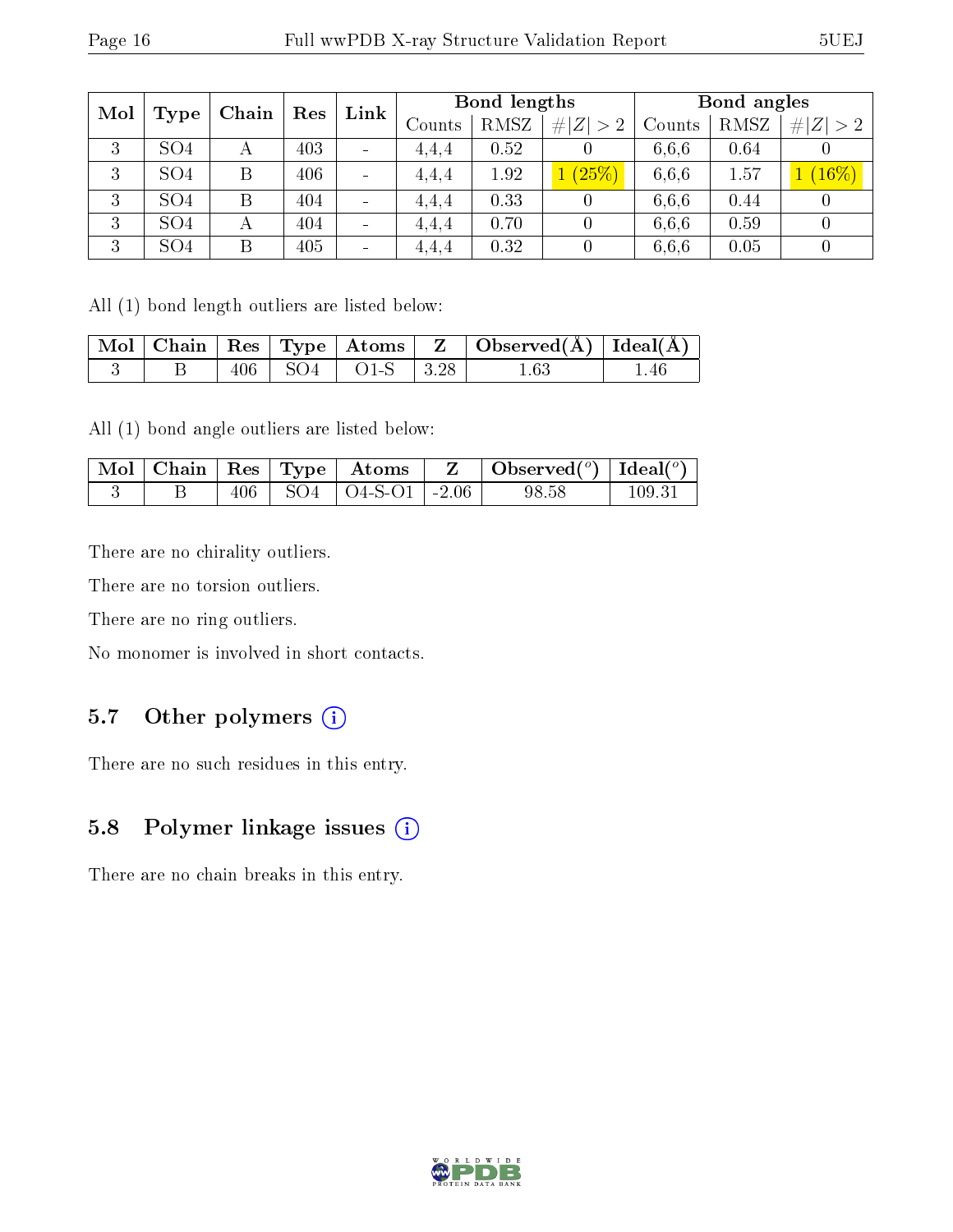## 6 Fit of model and data  $\circ$

## 6.1 Protein, DNA and RNA chains (i)

In the following table, the column labelled  $#RSRZ>2'$  contains the number (and percentage) of RSRZ outliers, followed by percent RSRZ outliers for the chain as percentile scores relative to all X-ray entries and entries of similar resolution. The OWAB column contains the minimum, median,  $95<sup>th</sup>$  percentile and maximum values of the occupancy-weighted average B-factor per residue. The column labelled  $Q < 0.9$  lists the number of (and percentage) of residues with an average occupancy less than 0.9.

| Mol | Chain | Analysed         | ${ <\hspace{-1.5pt}{\mathrm{RSRZ}} \hspace{-1.5pt}>}$ | $\#\text{RSRZ}{>}2$ |  |  | $OWAB(A^2)$    | $\rm Q\textcolor{black}{<}0.9$ |
|-----|-------|------------------|-------------------------------------------------------|---------------------|--|--|----------------|--------------------------------|
|     |       | 375/384(97%)     | $-0.66$                                               | $1(0\%)$ 94 93      |  |  | 9, 15, 30, 42  |                                |
|     |       | 376/384(97%)     | $-0.52$                                               | $1(0\%)$ 94 93      |  |  | 10, 15, 30, 80 |                                |
| All | All   | $751/768$ (97\%) | $-0.59$                                               | $2(0\%)$ 94 93      |  |  | 9, 15, 30, 80  |                                |

All (2) RSRZ outliers are listed below:

| Mol | $\vert$ Chain $\vert$ Res $\vert$ Type $\vert$ RSRZ |     |      |  |
|-----|-----------------------------------------------------|-----|------|--|
|     |                                                     | 377 | ALA  |  |
|     |                                                     | 91  | A SP |  |

### 6.2 Non-standard residues in protein, DNA, RNA chains  $(i)$

There are no non-standard protein/DNA/RNA residues in this entry.

#### 6.3 Carbohydrates (i)

There are no carbohydrates in this entry.

### 6.4 Ligands  $(i)$

In the following table, the Atoms column lists the number of modelled atoms in the group and the number defined in the chemical component dictionary. The B-factors column lists the minimum, median,  $95<sup>th</sup>$  percentile and maximum values of B factors of atoms in the group. The column labelled  $Q< 0.9$ ' lists the number of atoms with occupancy less than 0.9.

| Mol | Type | Chain | Res | Atoms | $_{\rm RSCC}$ |      | $\text{RSR} \parallel \text{B-factors}(\AA^2)$ | Q <sub>0.9</sub> |
|-----|------|-------|-----|-------|---------------|------|------------------------------------------------|------------------|
|     | SO4  |       | 406 | 5/5   | 0.89          | 0.26 | 29, 40, 44, 46                                 |                  |
|     | SO4  |       | 405 | 5/5   | 0.96          | 0.08 | 25, 26, 28, 31                                 |                  |
|     | SO4  |       | 404 | 5/5   | 0.98          | 0.09 | 15, 20, 28, 29                                 |                  |